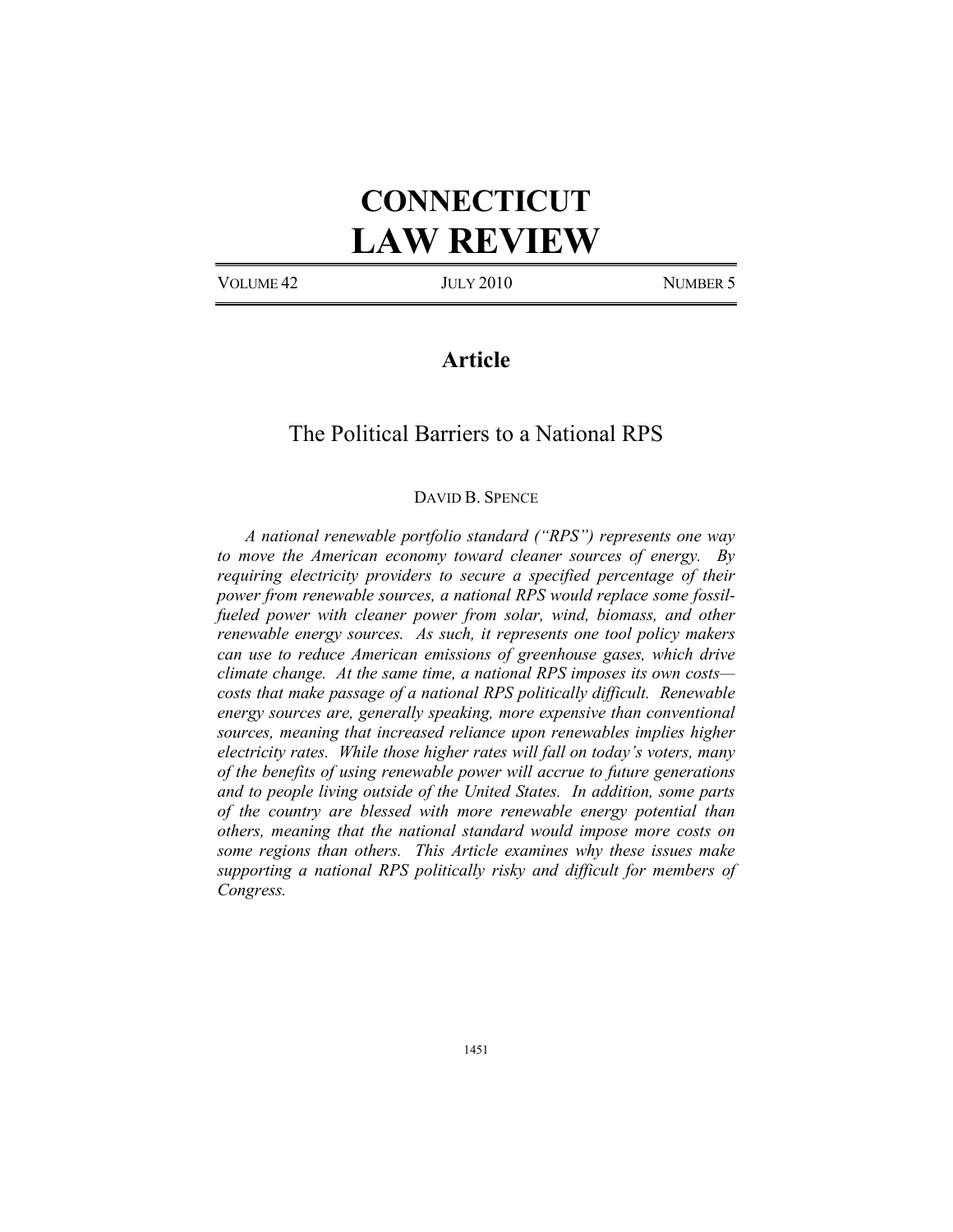# **ARTICLE CONTENTS**

| A. THE ENERGY AND ENVIRONMENTAL LAW CONTEXTS  1454                                                      |  |
|---------------------------------------------------------------------------------------------------------|--|
| III. POLITICS: THE PROSPECTS                                                                            |  |
| A. ELECTORAL EFFECTS AND REGULATORY LEGISLATION 1463<br>B. THE ELECTORAL EFFECTS OF A NATIONAL RPS 1466 |  |
|                                                                                                         |  |

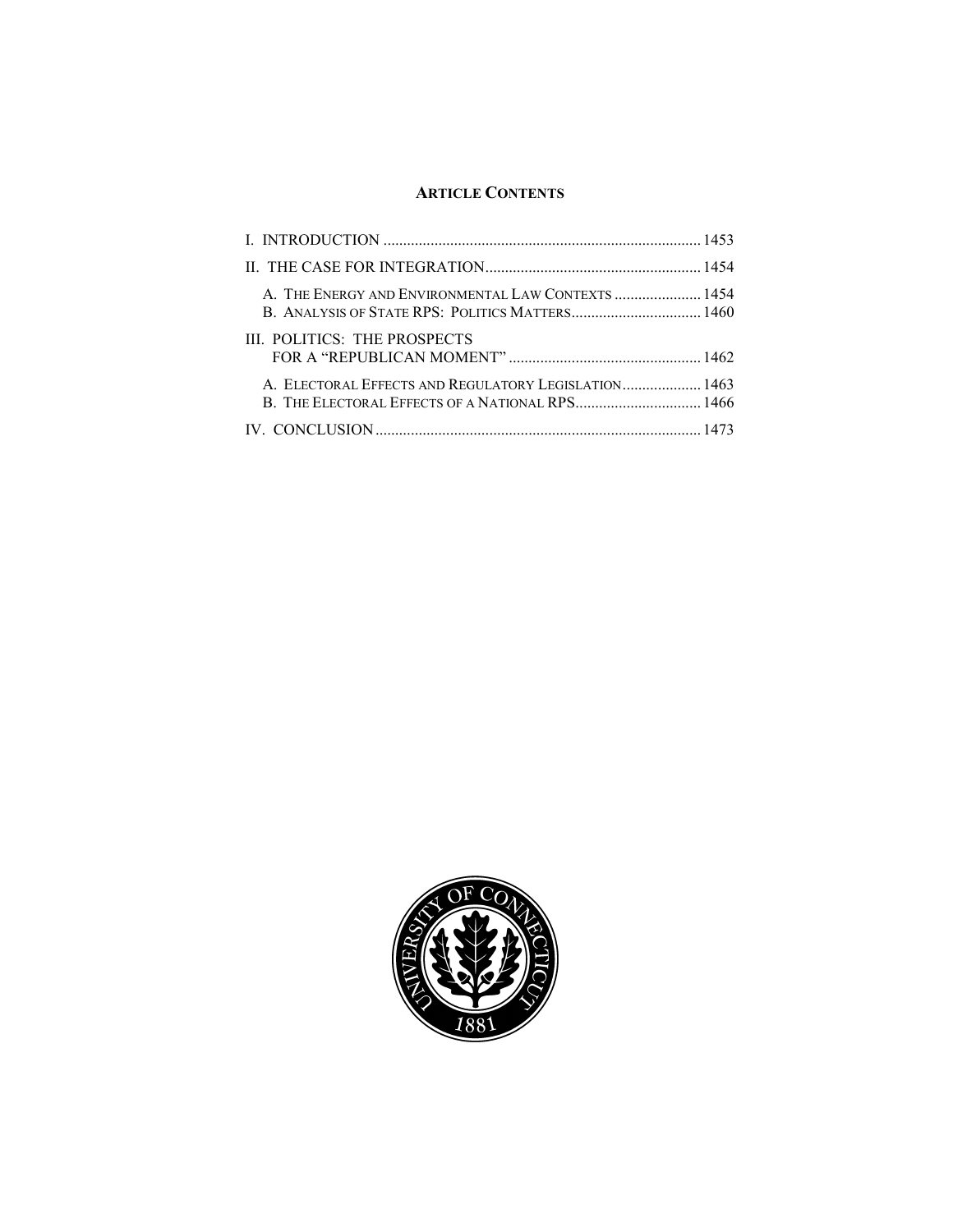# The Political Barriers to a National RPS

DAVID B. SPENCE<sup>\*</sup>

# I. INTRODUCTION

Thomas Edison famously predicted that man would one day "harness the rise and fall of the tides and imprison the rays of the sun."<sup>1</sup> Indeed, shortly before his death he told his friend Henry Ford, "I'd put my money on the sun and solar energy. What a source of power! I hope we don't have to wait till oil and coal run out before we tackle that."<sup>2</sup> As Professor Lincoln L. Davies demonstrates in his comprehensive and engaging article advocating a national renewable portfolio standard ("RPS"), we have been promoting renewable energy for several decades now, though our efforts to date have been halting and fragmented.<sup>3</sup> We have beaten Edison's deadline in that we are "tackling" renewables issues while we continue to rely heavily on oil and coal; yet one imagines that Edison would be frustrated with the relative lack of progress we have made toward the goal of harnessing the power of the tides and the sun after all this time.

Professor Davies' article provides a number of valuable contributions to our understanding of renewables and energy policy. First, his survey of state RPSs provides a comprehensive picture of state efforts, one that we would not have but for his analysis of existing state policies. Second, Professor Davies' evaluation of those state standards shines a light on some of their important defects, including the way some disguise their low aspirations, fragment renewable energy credit ("REC") markets,<sup>4</sup> and flout the Dormant Commerce Clause.<sup>5</sup> Finally, and most importantly, Professor Davies makes a strong practical and philosophical argument for a national RPS, one that makes good sense.

My primary criticism of his argument, however, is that it disposes of counterarguments a little too easily, particularly those arguments whose political resonance might explain why a national RPS has eluded us despite years of effort. Indeed, Professor Davies' case seems to belie a kind of

 <sup>\*</sup> Associate Professor of Law, Politics & Regulation, McCombs School of Business, University of Texas at Austin.<br><sup>1</sup> Anna Sproule. Thomas A. Edison: The World's Greatest Inventor 60 (2000).

<sup>&</sup>lt;sup>1</sup> Anna Sproule, Thomas A. Edison: The World's Greatest Inventor 60 (2000).<br><sup>2</sup> James D. Newton, Uncommon Friends: Life with Thomas Edison, Henry Ford, Harvey FIRESTONE, ALEXIS CARREL & CHARLES LINDBERGH 31 (1987).

Lincoln L. Davies, *Power Forward: The Argument for a National RPS*, 42 CONN. L. REV. 1339, 1339 (2010).

<sup>4</sup> *Id.* at 1376–79. 5 *Id.* at 1368.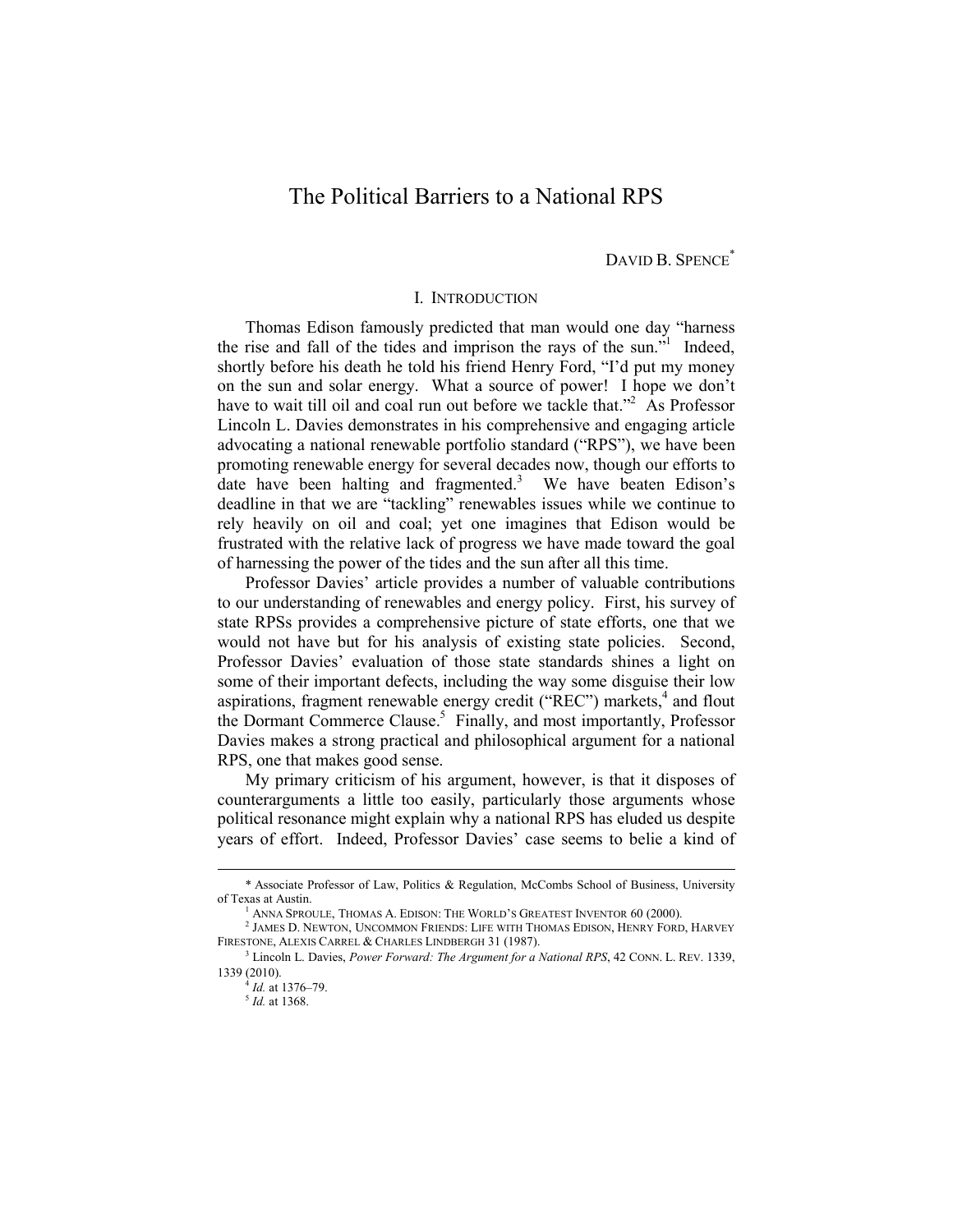surprise or frustration with arguments against a national RPS. This may be a byproduct of his contention that the current debate over a national RPS has lost its focus. Since more than thirty states have created their own RPSs, says Davies, we ought not to be discussing the merits of the RPS as a policy instrument, but rather whether a federal standard is preferable to the system of state standards we now have.<sup>6</sup> There are, however, very real political impediments to the goal of enacting a national RPS, and, to my reading at least, Professor Davies does not give all of the opposing interests and arguments their full due. I share Professor Davies' preference for a national RPS, but a national RPS requires congressional action that will only be forthcoming if a majority of legislators decide that a national RPS serves their interests. Those interests, in turn, are related (but not necessarily identical) to voters' interests or the national interest.

#### II. THE CASE FOR INTEGRATION

Professor Davies' case for a national RPS is an argument for a better integrated policy, in two respects. First, he seeks to integrate energy law and environmental law. Second, he seeks an integrated, national market for RECs that is driven by a national RPS. This Part addresses both arguments in turn, before turning to the legislative politics of a national RPS in Part III.

## A. *The Energy and Environmental Law Contexts*

Professor Davies begins with the observation that energy law and environmental law are related in important ways and argues that it is necessary to understand each in the presence of the other. Both legal regimes regulate many of the same actors, but for reasons Davies explains nicely, they sometimes work at cross purposes to one another. Environmental law seeks to internalize pollution costs, thereby making the production of energy more costly and the price higher. Energy regulation, by contrast, seeks efficient pricing, toward which end regulators often focus on controlling market power so as to keep prices down. As Professor Davies notes, this is an artifact of both traditional energy regulation and the bumpy road to competitive markets.<sup>7</sup> Davies summarizes the evolution of electricity markets over the last thirty years, a period during which wholesale markets and some retail markets (those in a minority of states) moved from traditional public utility regulation and administrative price-

 <sup>6</sup> *Id.* at 1342–45.

<sup>&</sup>lt;sup>7</sup> *Id.* at 1391–92. For more detailed treatment of the regulation of market power after restructuring, see David B. Spence, *Can Law Manage Competitive Energy Markets?*, 93 CORNELL L. REV. 765, 779–82 (2008).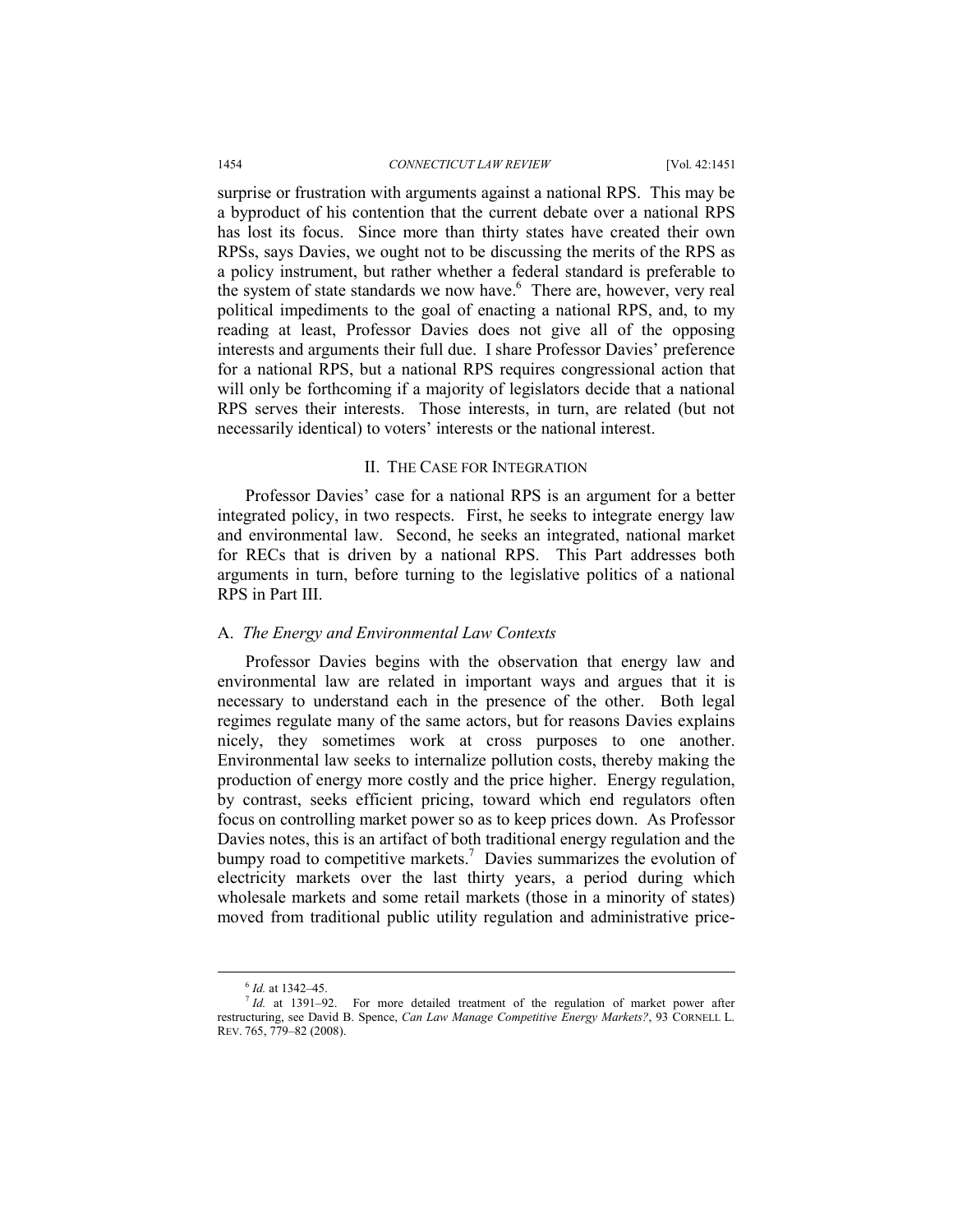setting to competition and market pricing. $\delta$  In states where retail service is provided by the licensed monopoly, the public utility commission sets rates with an eye toward guarding against monopoly pricing. In wholesale markets and competitive retail markets, regulators fear a repeat of the California energy crisis of 2000–01, and remain on the lookout for evidence of market power in the form of high prices.<sup>9</sup>

Meanwhile, the last three decades have also seen a transformation of the environmental regulatory landscape. I am referring not so much to the movement toward market-based regulatory instruments that Professor Davies describes. Rather, I am referring to the imposition of increasingly broad and stringent regulatory requirements on fossil-fueled power plants, which have reduced emissions of sulfur dioxide, nitrogen oxides, particulate matter, and mercury from those sources. The 1990 amendments to the Clean Air  $Act^{10}$  created the so-called "acid rain program," which imposed additional sulfur dioxide regulation on previously grandfathered coal-fired power plants through the first national marketable permit program in the United States.<sup>11</sup> Just as importantly, litigation has, over several decades, extended most of the rest of the Clean Air Act regulatory

 $\frac{1}{8}$  Professor Davies states that retail competition is "moribund," and that the benefits of competition may therefore never "reach fully down to the everyday consumer." Davies, *supra* note 3, at 1353–54. This seems to me an overstatement. The *spread* of retail competition has stopped, and a few states have returned from competition to traditional regulation. Retail competition, however, remains the norm in a significant minority of states. *See* KENNETH ROSE & KARL MEEUSEN, 2005 PERFORMANCE REVIEW OF ELECTRIC POWER MARKETS: UPDATE AND PERSPECTIVE 34 (2005), *available at* http://www.scc.virginia.gov/comm/reports/2005\_rose.pdf (reporting that sixteen states and the District of Columbia allow retail access to electricity markets). Indeed, some retail markets are reputed to be running fairly well. *See, e.g.*, L. Lynne Kiesling & Andrew N. Kleit, *Introduction* to ELECTRICITY RESTRUCTURING: THE TEXAS STORY 1, 1–2 (L. Lynne Kiesling & Andrew N. Kleit eds., 2009) (discussing Texas's move to a retail market). 9

Davies, *supra* note 3, at 1354–55; *see also* FED. ENERGY REGULATORY COMM'N, FINAL REPORT ON PRICE MANIPULATION IN WESTERN MARKETS: FACT-FINDING INVESTIGATION OF POTENTIAL MANIPULATION OF ELECTRIC AND NATURAL GAS PRICES, at ES-1 (2003), *available at*  http://www.ferc.gov/industries/electric/indus-act/wec/rev-chron.asp (concluding that "large-volume, rapid-fire trading by a single company, in what was incorrectly assumed to be a liquid market, substantially increased natural gas prices in California"); FED. ENERGY REGULATORY COMM'N, THE WESTERN ENERGY CRISIS, THE ENRON BANKRUPTCY, AND FERC'S RESPONSE 2 (2005), *available at*  http://www.ferc.gov/industries/electric/indus-act/wec/chron/chronology.pdf (chronicling the "major Commission actions during and following the Western energy crisis and Enron's collapse"); Spence, *Can Law Manage Competitive Energy Markets?*, *supra* note 7, at 779–81 (discussing market regulation efforts in the wake of the California energy crisis).<br><sup>10</sup> 42 U.S.C. § 7612 (2006).

<sup>&</sup>lt;sup>11</sup> Marketable permit programs usually involve the auctioning or free distribution of rights to pollute, rights which can be sold to or purchased from others. Such programs can achieve reductions in overall pollution levels by reducing the number of permits auctioned or distributed each year. Marketable permit systems reduce compliance costs (compared with traditional permitting) because the polluters that can reduce pollution least expensively will bear the lion's share of the pollution reduction obligation. For a good summary of marketable permit programs in the United States, see U.S. Environmental Protection Agency, National Center for Environmental Economics, Trading and Marketable Permits, http://www.epa.gov/ (search "5.6. Trading and Marketable Permits") (last visited June 11, 2010).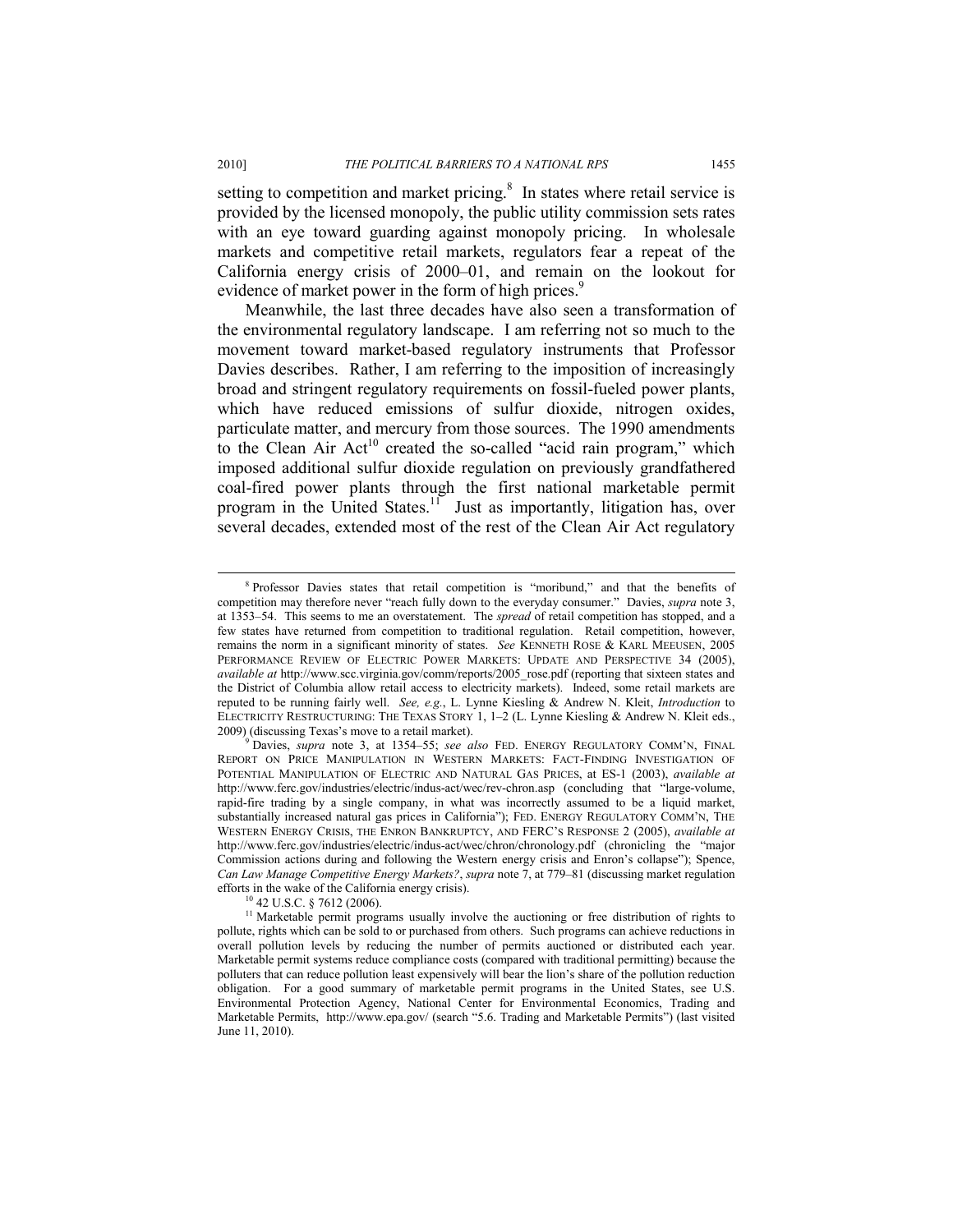scheme to those grandfathered plants.<sup>12</sup> The 1990 amendments also paved the way for the regulation of toxic mercury emissions from coal-fired power plants, though that process was slowed considerably by litigation and political change. $13$ 

Yet despite these developments, Americans continue to rely heavily on fossil-fueled power. Despite its growing regulatory burden, coal remains the dominant source of electric power in the United States, comprising about one-third of our total annual electric generation.<sup>14</sup> We can conceive of RPSs as a response to this state of affairs. As Professor Davies notes, state RPS programs date back to the 1980s, but they have spread fairly rapidly since.<sup>15</sup> Indeed, some of the states that restructured their retail electric markets preserved or imposed an RPS as part of their restructuring plans, in response to concerns that a competitive generation market would favor coal.<sup>16</sup> As Professor Davies notes, these state RPS programs can be credited with much of the growth we have seen in renewable technologies; as a consequence, in percentage terms, some renewable sources (e.g., wind) are growing faster than coal-fired generation. Renewables, however, started from a very small base. In 2008, renewables, including hydroelectric power, constituted about 9.3% of American electric generation, about two-thirds of which was hydroelectric power.<sup>17</sup> In fact, the lion's share of growth in electric generating capacity since the 1970s has been taken by natural gas-fired plants,<sup>18</sup> which are relatively

See BOSSELMAN ET AL., *supra* note 12. In *New Jersey v. EPA*, the D.C. Circuit overturned the Bush administration's relatively lenient approach to regulating mercury emissions from coal-fired plants. 517 F.3d 574, 577–78 (D.C. Cir. 2008).<br><sup>14</sup> ENERGY INFO. ADMIN., U.S. DEP'T OF ENERGY, ELECTRIC POWER ANNUAL 2008, at 18 (2010),

 $12$  Not only have standards for air emissions from coal-fired power plants grown more stringent over time, a series of legislative and regulatory developments have extended their coverage to older, previously grandfathered, coal-fired power plants, and oil refineries. For a summary of the decadeslong legal battles over this so-called "new source review" issue, see FRED BOSSELMAN ET AL., ENERGY, ECONOMICS, AND THE ENVIRONMENT: CASES AND MATERIALS (3d ed., forthcoming 2010) (manuscript at 216–21, on file with author), and David B. Spence, *Coal-Fired Power in a Restructured Electricity Market*, 15 DUKE ENVTL. L. & POL'Y F. 187, 193–99 (2005). In *Environmental Defense v. Duke Energy Corp.*, the Supreme Court affirmed the EPA's discretion to apply (more stringent) new source standards to older plants on which earlier repair work was done, permitting the plant to operate longer, thereby emitting more pollution annually. 549 U.S. 561, 565–68 (2007).

*available at* http://www.eia.doe.gov/cneaf/electricity/epa/epa.pdf [hereinafter EIA, ELECTRIC POWER ANNUAL 2008]. Across the individual American states, there is great variety in their generation mixes. Some states relied on coal for as much as ninety percent of their generating capacity; others have little or no coal-fired capacity. *See, e.g.*, ENERGY INFO. ADMIN., U.S. DEP'T OF ENERGY, STATE ELECTRICITY PROFILES 2007, at 25–30, 103–08 (2009), *available at* http://www.eia.doe.gov/cneaf/ electricity/st\_profiles/sep2007.pdf (profiling the energy use of California and Kentucky). 15 Davies, *supra* note 3, at 1341–42.

<sup>16</sup> *See, e.g.*, ME. REV. STAT. ANN. tit. 35-A, § 3210 (2009) (Maine's restructuring law); NEV. REV. STAT. ANN. § 704.7821 (West 2009), *amended by* S. 358, 2009 Leg., 75th Reg. Sess. (Nev. 2009) and Assem. 387, 2009 Leg., 75th Reg. Sess. (Nev. 2009) (Nevada's restructuring law); *see also* Spence, *Coal-Fired Power*, *supra* note 12, at 199–202 (discussing the effects of market restructuring and

<sup>&</sup>lt;sup>17</sup> EIA, ELECTRIC POWER ANNUAL 2008, *supra* note 14, at 2. <sup>18</sup> Spence, *Coal-Fired Power*, *supra* note 12, at 214–15.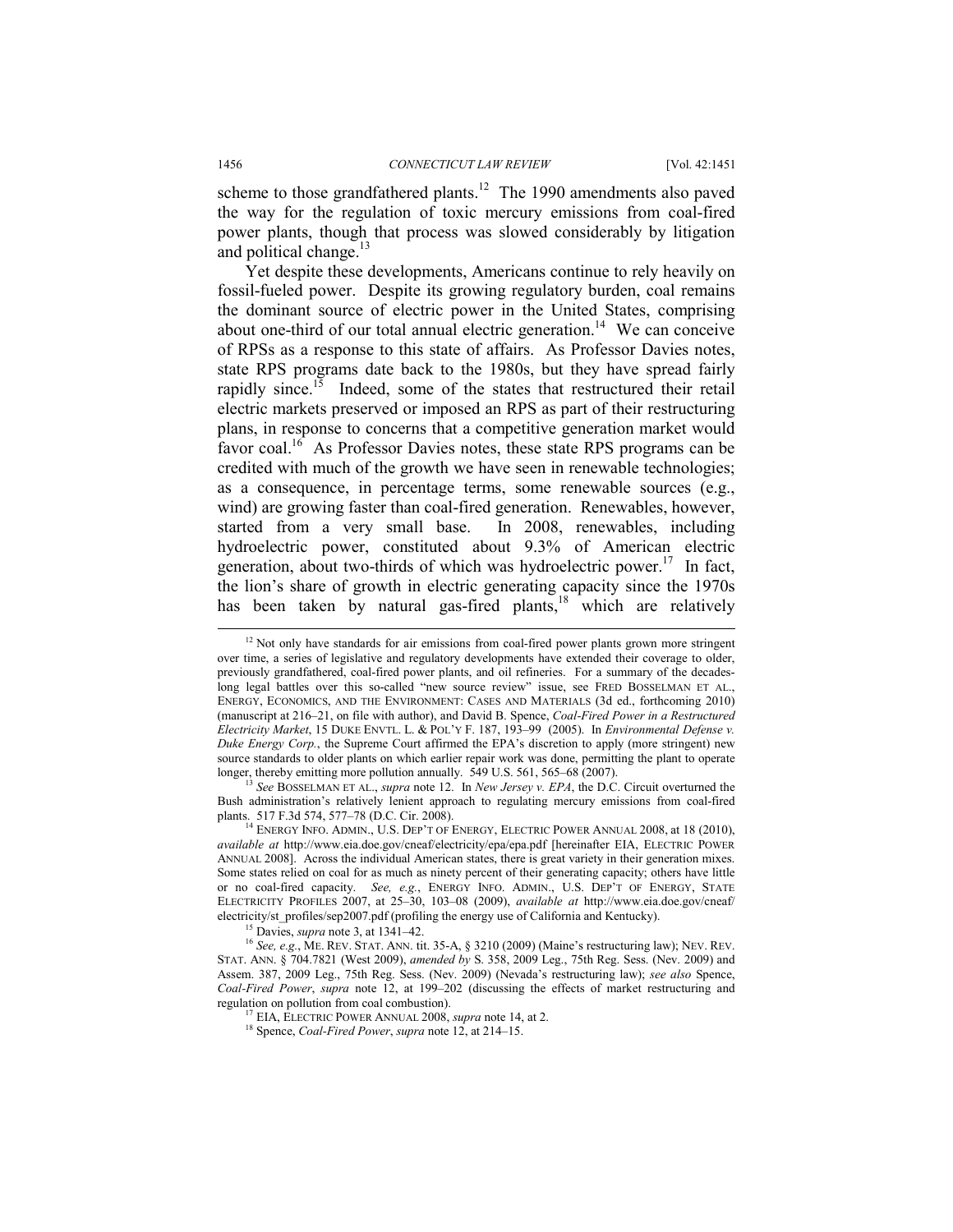inexpensive to build, produce fewer pollutants per unit of energy produced than coal, and have benefited from advances in turbine design that have driven down costs.<sup>19</sup> Moreover, while renewables can compete on price in a few places, fossil-fueled power plants seem likely to retain their cost advantages even in the face of more stringent regulation of emissions of sulfur dioxide, nitrogen oxides, particulates, and mercury. As described below, however, that advantage is less clear when we add greenhouse gas controls.

Professor Davies recognizes a kind of complementarity between the respective movements toward market-based regulation in environmental law and toward competition in energy law. He argues that an RPS "merges" energy and environmental law so that they do not undermine one another.20 In a conceptual sense, that may be true, but only at the margins. Certainly an RPS provides environmental benefits by promoting particular energy sources. It does so, however, not by way of some merger of two kinds of market-based regulation; rather, it is a mandate. It requires retailers who might otherwise generate or acquire power elsewhere to get some of it from renewable sources. While states may have the right to approve construction of power plants, an RPS goes one step further, specifying the use of particular sources of power. If an RPS permits compliance by purchasing RECs, the mandate can be *satisfied* in part using a market for RECs, that is, retailers may either generate renewable power or buy  $RECs<sup>21</sup>$  But it is a mandate nevertheless, one that constrains choice. A national RPS may be a good idea, but I do not share Professor Davies' sense that it represents (or will trigger) a broader integration of environmental and energy law, let alone one that embraces markets.

In fact, the move to competition in the electricity industry has, in some ways, made the world less hospitable for renewables. When electric utilities were vertically integrated operations, and investors could count on a guaranteed return on investment (through cost of service ratemaking), investment in a power plant or a transmission line was a much less risky venture. The owner of the grid was also the owner of most or all of the generation of the system, and the owner did not need to worry about competition from yet-to-be-built plants, or whether there would be adequate transmission to get the power to customers. That is no longer the case. Prospective investors in renewable and nonrenewable plants alike must worry about competition. A national RPS would provide a guaranteed market to renewable plants, but does not ensure that any particular plant will find a customer. Nor does it guarantee that the owner

<sup>&</sup>lt;sup>19</sup> For a more detailed comparison of the cost and environmental attributes of natural gas and other electric generating technologies, see *infra* Part III.B.1–2. 20 Davies, *supra* note 3, at 1344.

<sup>21</sup> *Id.* at 1359–60.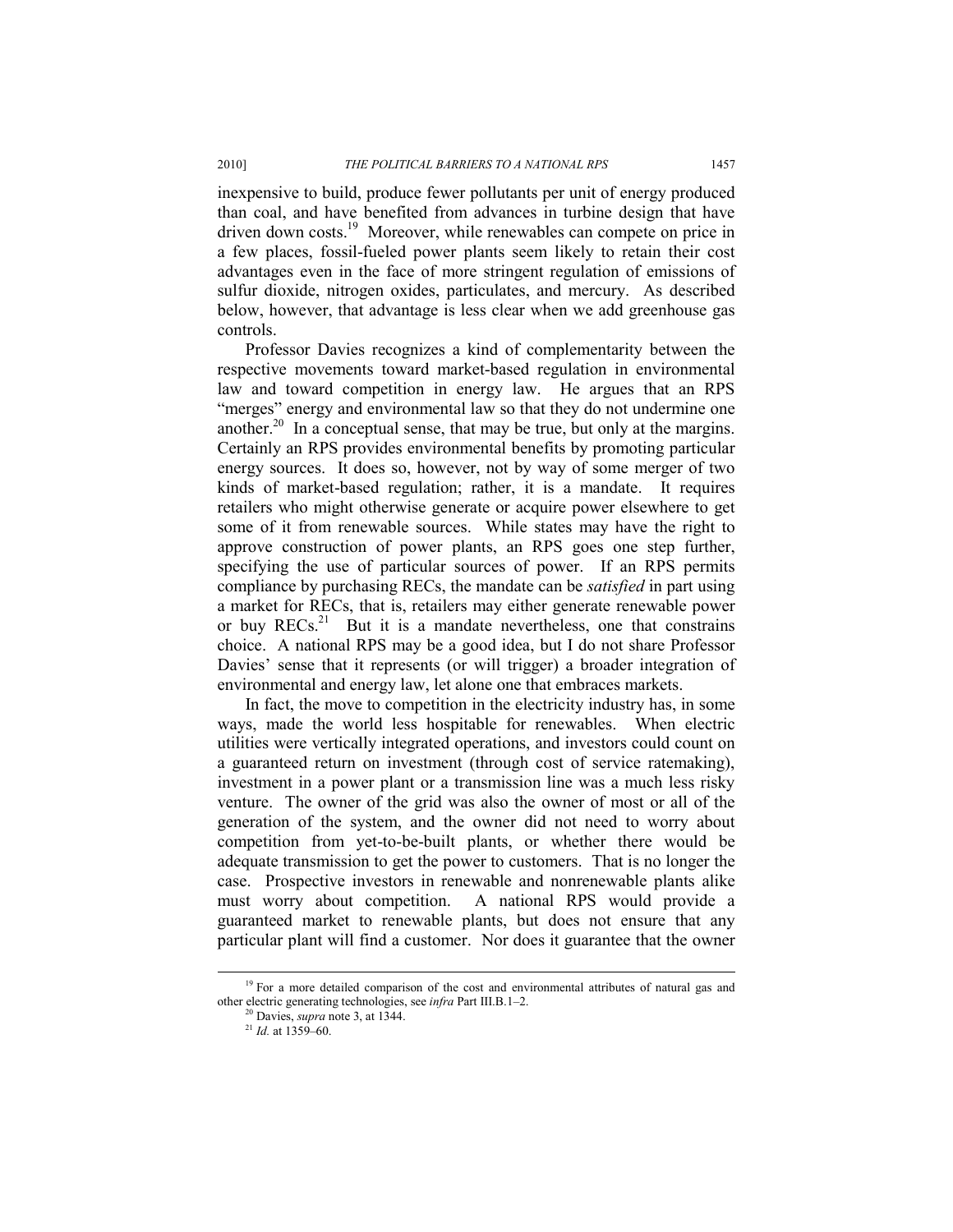of the generating plant will be able to get his power to customers. For that, the owner needs a connection to the grid.

Restructuring of electricity markets has brought competition to wholesale markets, but it has also strained the electric grid by drastically increasing the number and volume of arms-length wholesale electricity sales. More energy is traveling longer distances over the grid than ever before, and investment in new transmission capacity is not keeping pace with demand. To the extent that RPSs provide incentives for construction of central station renewables, such as wind farms or concentrated solar plants, those facilities are likely to be located far from the customers they will serve. This will put additional strain on the electric grid, and we are already seeing disputes over who should pay for the extension of transmission lines to renewable generation plants located far from load.<sup>22</sup> This is primarily a cost allocation issue and does not undermine Professor Davies' case for a national RPS, but it does go to the question of the magnitude of the benefits of an RPS.

Similarly, I think that Professor Davies overstates his case when he argues that increased reliance on renewable power will increase system reliability by diversifying the generation mix. In places where wind and solar offer a cost-competitive alternative to natural gas, their presence may act as a hedge against rising gas prices. Wind and solar, however, face another reliability problem: intermittency. Davies acknowledges this problem, but he does not offer a persuasive rejoinder to it. Wind turbines provide power to the grid only when the wind blows. Solar stations provide power to the grid only when the sun shines. Some critics of renewables argue that grid operators must therefore keep fossil fuel plants on spinning reserves (running and ready to provide power to the grid) in case the wind stops blowing or the sun stops shining.<sup>23</sup> These reliability

<sup>&</sup>lt;sup>22</sup> Federal Energy Regulatory Commission ("FERC") Chairman Jon Wellinghoff discussed these issues in testimony before Congress last year:

FERC also has approved rates to fund the development of transmission facilities needed for renewable resources. . . . Last year, the Commission addressed the delays of Regional Transmission Organizations (RTOs) and Independent System Operators (ISOs) in processing the requests of planned generation projects to interconnect with the electric grid. Many of these projects are wind projects. . . . A significant expansion of renewable resources in our electricity supply portfolio will impose other stresses on the electric grid, requiring additional high-voltage transmission facilities, network upgrades, and feeder lines. It is highly unlikely that the transmission facilities necessary to deliver the output of these renewable resources will be constructed without additional federal planning, siting, and cost allocation authority.

*Climate Change and Clean Energy: Hearing Before S. Comm. on Environment and Public Works*, 111th Cong. (2009) (statement of Jon Wellinghoff, Chairman, FERC). 23 James Schlesinger & Robert. L. Hirsch, Opinion, *Getting Real on Wind and Solar*, SALT LAKE

TRIB., Apr. 24, 2009.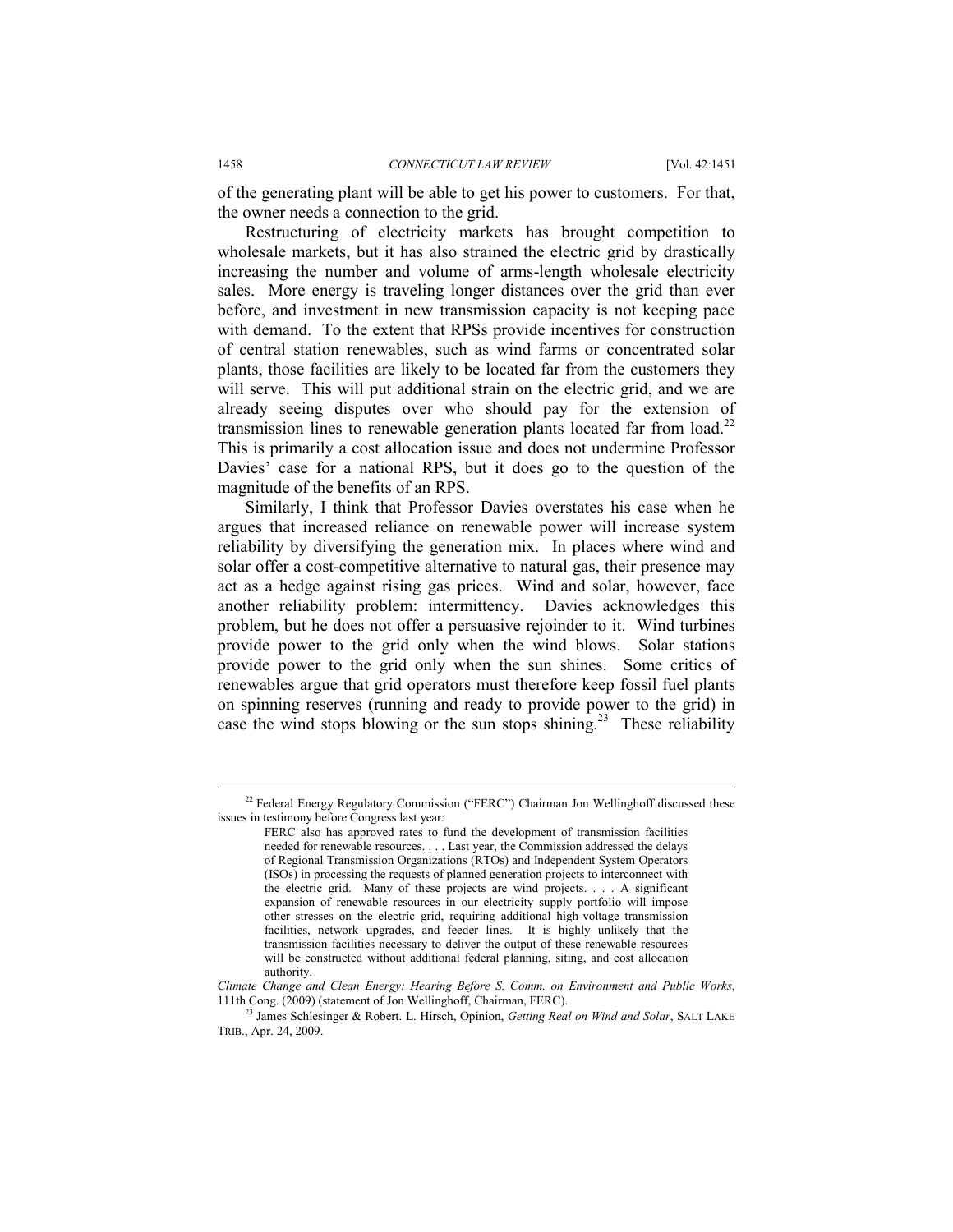claims are sometimes overstated; $^{24}$  for example, recent generations of wind turbines are much less sensitive to changes in wind speeds, and they are thus able to generate more reliable power from variable wind conditions, than their ancestors.<sup>25</sup> Concerns about intermittency, however, are not wholly without merit. In most locations, renewable power is not *as* reliable as fossil-fueled power, and this is especially true as we move from the best renewable plant locations (which are being taken) toward secondbest locations. Therefore, as renewable generation is deployed, it will not displace fossil-fueled power on a megawatt-to-megawatt basis, unless and until we develop the capacity to store electric energy in larger quantities. While a great deal of research energy is being devoted to this problem,  $^{26}$ commercially viable alternatives that solve the intermittency dilemma remain unavailable.

Nevertheless, some political momentum for a "transition to a sustainably fueled society $v^{327}$  remains, thanks to the rise of climate change as a front burner issue. As Professor Davies notes, fossil-fueled power plants continue to shift to society the costs associated with greenhouse gas emissions, including costs associated with climate change.<sup>28</sup> Scientific concern over the effects of anthropogenic emissions of greenhouse gases is not new: the leading scientific organization for the study of global warming and climate change, the Intergovernmental Panel on Climate Change ("IPCC"), was created more than two decades ago.<sup>29</sup> Within the last half-decade, however, the world's climatologists have concluded that human activity—emissions of carbon dioxide and other greenhouse gases<sup>30</sup>—is "*very likely*" hastening global warming.<sup>31</sup> Global mean

 $24$  In some places and at some times, the wind blows and the sun shines quite reliably. In the Southwest, solar power is fairly reliable and generates the most power during periods of peak demand

<sup>(</sup>late afternoons). 25 Leland E. Teschler, *Green Technology: Inside an Advanced Wind Turbine*, MACHINE DESIGN, June 5, 2008, http://machinedesign.com/article/green-technology-inside-an-advanced-wind-turbine- $\frac{26}{6}$  Some analysts have suggested that energy from renewable stations can be stored in the form of

compressed air or using flywheels. Neither these technologies, nor battery technology, have developed sufficiently to present a solution to the electricity storage problem. For a summary of the technical aspects of electricity storage, see National Renewable Energy Laboratory, Energy Storage Basics, http://www.nrel.gov/learning/eds\_energy\_storage.html (last visited June 8, 2010).

<sup>&</sup>lt;sup>27</sup> This, says Professor Davies, is the core objective of the RPS. Davies, *supra* note 3, at 1358.<br><sup>28</sup> *See id.* at 1370–71 (analyzing the ability of a national RPS to eliminate the "social costs" associated with the mining, processing, transportation, combustion, and clean-up of fossil and nuclear fuels" (quoting Benjamin K. Sovacool & Christopher Cooper, *Congress Got It Wrong: The Case for a National Renewable Portfolio Standard and Implications for Policy*, 3 ENVTL. & ENERGY L. & POL'Y

J. 85, 127 (2008))). 29 The IPCC was established by the United Nations Environment Program. For a brief description of the panel's history, see Intergovernmental Panel on Climate Change, History, http://www.ipcc.ch/ organization/organization\_history.htm (last visited June 8, 2010). 30 The primary greenhouse gases are carbon dioxide, nitrous oxide, and various fluorocarbon

compounds. Molecules of these gases tend to trap more solar radiation in the atmosphere than do other air molecules. While most of these other gases trap more heat than carbon dioxide on a molecule-by-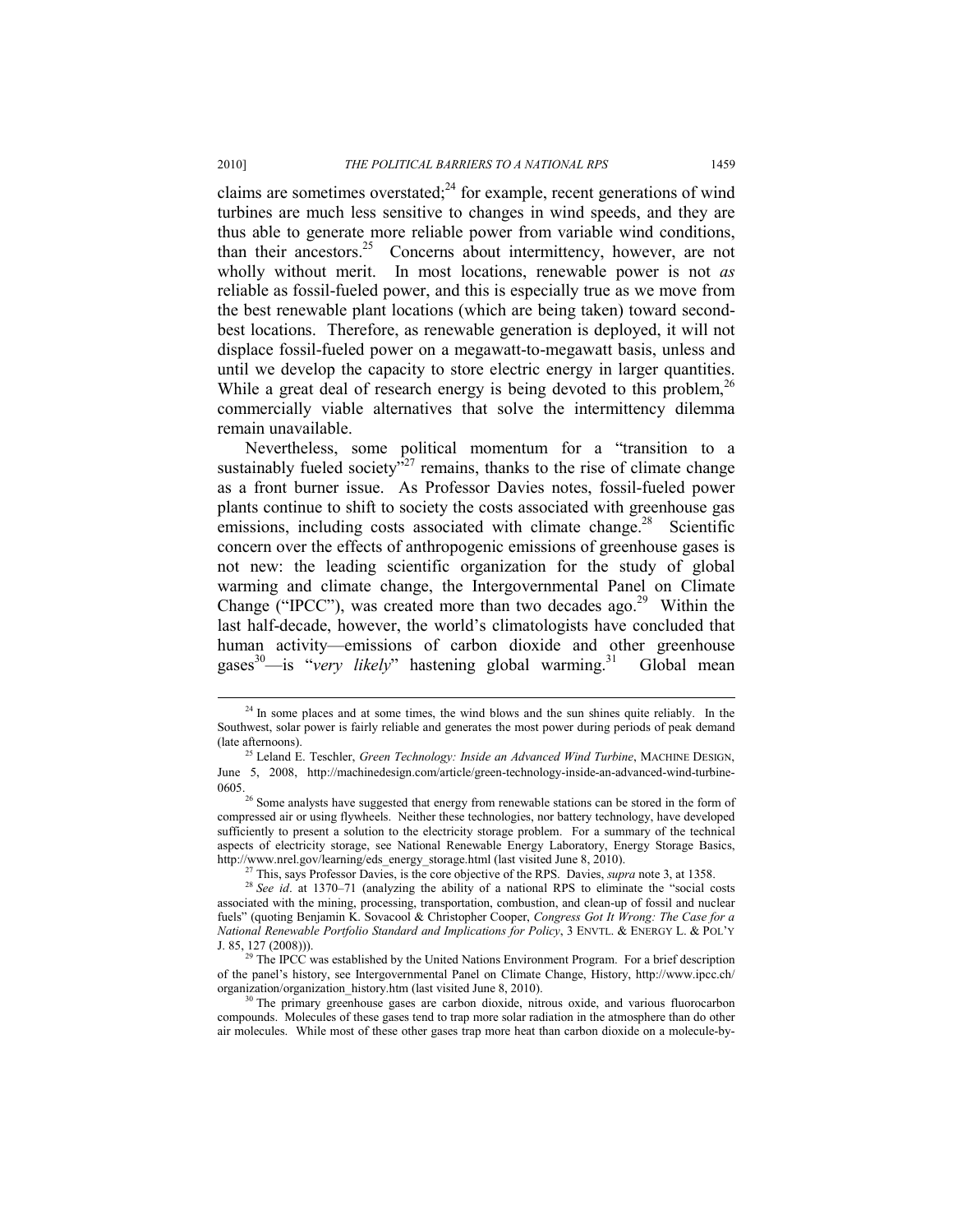temperatures are behaving consistently with the models produced by climatologists, $32$  and the effects projected by these models (including unprecedented shrinking of polar ice caps) are happening. As a result of human activity, greenhouse gas concentrations in the atmosphere have increased from their preindustrial level of 280 parts per million ("ppm") to their current level of just under  $380$  ppm.<sup>33</sup> While there is much less agreement over the nature and distribution of the effects of warming, concern about the worst-case scenario has motivated calls for changes in the way the world produces and uses energy. Because greenhouse gases dissipate slowly in the atmosphere, today's emissions will have warming effects for many years to come. Over the last decade, climatologists and a majority of the world's political leaders have concluded that growth in greenhouse gas emissions ought to be managed so as to limit them to a maximum concentration of 450 ppm or lower, in order to minimize the probability of catastrophic effects. $34$  All of this seems to offer support for state RPS programs, the regulation of greenhouse gas emissions, and, perhaps, a national RPS. The question, then, is which combination of these regulatory approaches makes the most sense?

#### B. *Analysis of State RPS: Politics Matters*

Professor Davies makes a strong case for the superiority of a federal RPS over a series of state RPSs, and his insightful and comprehensive exploration of state RPS programs reveals some important problems with the state-by-state approach. He evaluates each existing state RPS's effectiveness (or "efficacy tendency") by scoring each on four dimensions. Three of his four dimensions shine a light on the role domestic politics plays in state RPS policy. The first criterion, "aspirational aggressiveness," focuses on the question of whether the standard is voluntary or mandatory. The second criterion, which he calls "salience distortion," focuses on the extent to which the state RPS does what it claims to do. His fourth criterion, "enforcement rigor," assesses the

l

molecule basis, carbon dioxide volumes in the atmosphere dwarf those of the other gases, making it the focus of most of the regulatory and policy attention.

<sup>&</sup>lt;sup>1</sup> Summary for Policymakers, in CLIMATE CHANGE 2007: THE PHYSICAL SCIENCE BASIS, CONTRIBUTION OF WORKING GROUP I TO THE FOURTH ASSESSMENT REPORT OF THE INTERGOVERNMENTAL PANEL ON CLIMATE CHANGE 1, 3 (2007), *available at* http://www.ipcc.ch/ publications\_and\_data/publications\_ipcc\_fourth\_assessment\_report\_wg1\_report\_the\_physical\_science \_basis.htm. 32 According to the IPCC, "Warming of the climate system is unequivocal, as is now evident from

observations of increases in global average air and ocean temperatures, widespread melting of snow and ice, and rising global average sea level."  $Id$  at 5.

<sup>&</sup>lt;sup>33</sup> *Id.* at 2.<br><sup>34</sup> *See, e.g.*, Michael Oppenheimer & Annie Petsonk, *Article 2 of the UNFCC: Historical Origins, Recent Interpretations*, 73 CLIMACTIC CHANGE 195, 205–11 (2005) (discussing potential consequences of elevated CO<sub>2</sub> levels).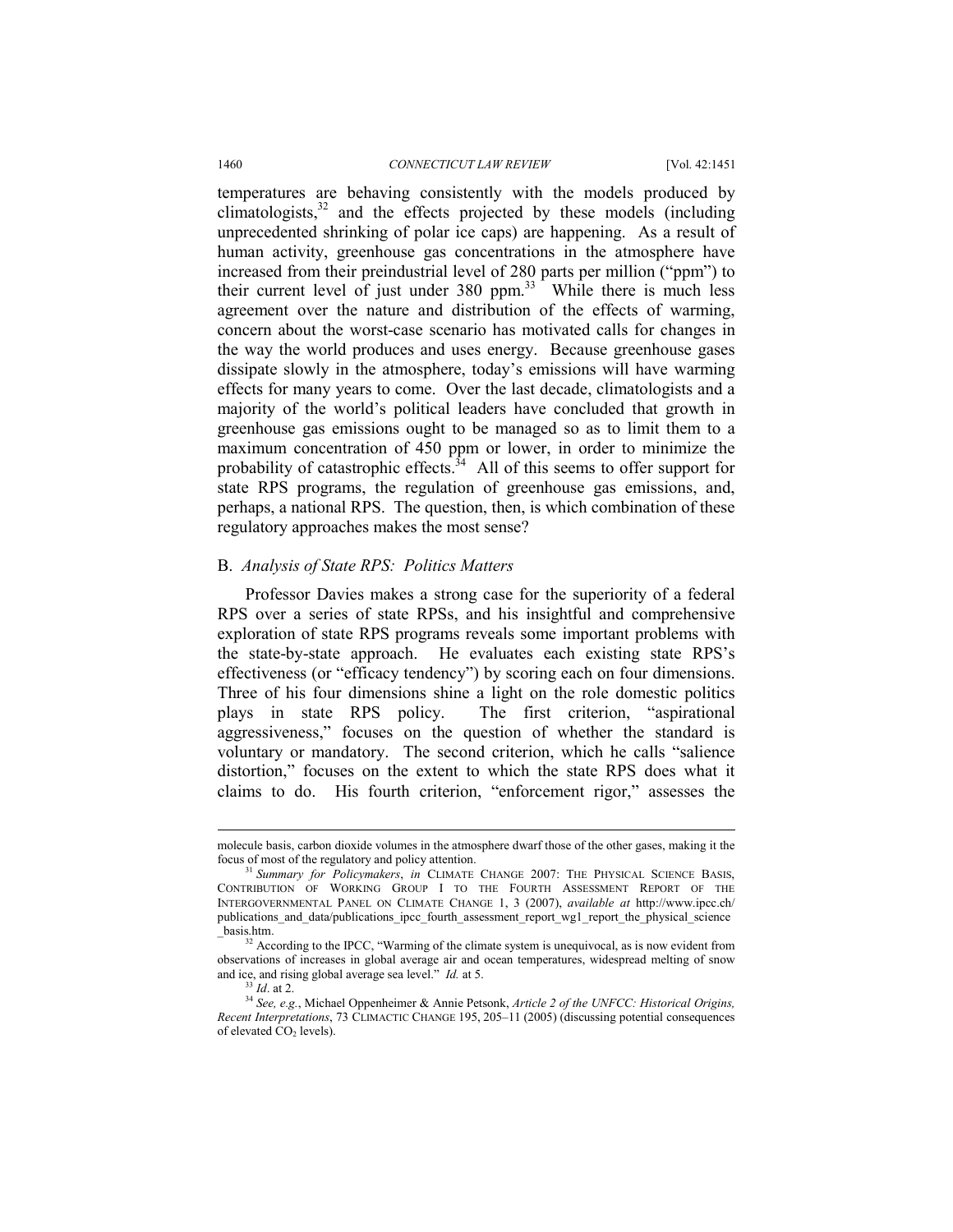stringency of (de facto) penalties for noncompliance.<sup>35</sup> Taken together, these criteria separate state programs that are truly action-forcing from those that are mere window dressing. If a state RPS is voluntary, or if penalties for noncompliance are less than the benefits of noncompliance, we cannot expect the RPS to affect behavior. Likewise, if the renewable capacity would have been built without the RPS, the RPS does not advance the goal of transitioning to a post-fossil-fueled economy. But these weak or toothless "standards" have political value: they let politicians take credit for symbolic action without imposing costs on influential constituents.

For example, the early versions of Texas's RPS were certainly not terribly ambitious. Thanks to favorable conditions for wind-based generation in west Texas (and subsidies, such as the production tax credit), wind capacity in west Texas developed rapidly, exceeding some of the state RPS goals before they took effect.<sup>36</sup> Similarly, one cannot compare the aggressiveness of state targets merely by looking at the numerical targets themselves. In 1999, the State of Maine established a renewable electricity target of thirty percent; however, Maine includes its ample existing hydroelectric resources within its definition of renewable power, making the thirty percent goal seem much less ambitious.<sup>37</sup> On the other hand, some state RPSs have high aspirations and do set mandatory standards for renewable electricity that the market seems unlikely to meet on its own. Distinguishing the action-forcing RPSs from those that represent mere symbolic action is difficult, and Professor Davies' look behind the numbers is a welcome addition to our understanding and comparison of state RPSs.

Professor Davies' remaining criterion for evaluating state RPSs— "market definition"—identifies another problem that we can chalk up to state politics, namely, the tendency of legislators to build protectionist elements into RPSs, elements that may be unconstitutional. The Dormant

*Id.* 

 <sup>35</sup> Davies, *supra* note 3, at 1360–62.

<sup>&</sup>lt;sup>36</sup> RYAN WISER & OLE LANGNISS, LAWRENCE BERKELEY NAT'L LAB., THE RENEWABLES PORTFOLIO STANDARD IN TEXAS: AN EARLY ASSESSMENT 11 (2001), *available at* http://eetd.lbl.gov/ EA/EMP/reports/49107.pdf. Wiser and Langniss note:

That the initial RPS targets are to be exceeded may therefore come as little surprise: wind power in Texas, with the PTC, is close to competing on purely economic grounds against new natural gas facilities, even with relatively low natural gas prices. With early over-compliance with the purchase standard and compliance costs that are at low levels given the competitive pricing offered by renewable generators, there have been calls for increasing the policy's renewable electric capacity goals.

<sup>&</sup>lt;sup>37</sup> *Id.* at 16. Maine subsequently added a ten percent non-hydro requirement to its RPS to address this deficiency. *See* DSIRE: Database of State Incentives for Renewables & Efficiency, Maine: Incentives/Policies for Renewables & Efficiency, http://www.dsireusa.org/incentives/incentive.cfm? Incentive\_Code=ME01R&state=ME&CurrentPageID=1 (last visited June 7, 2010).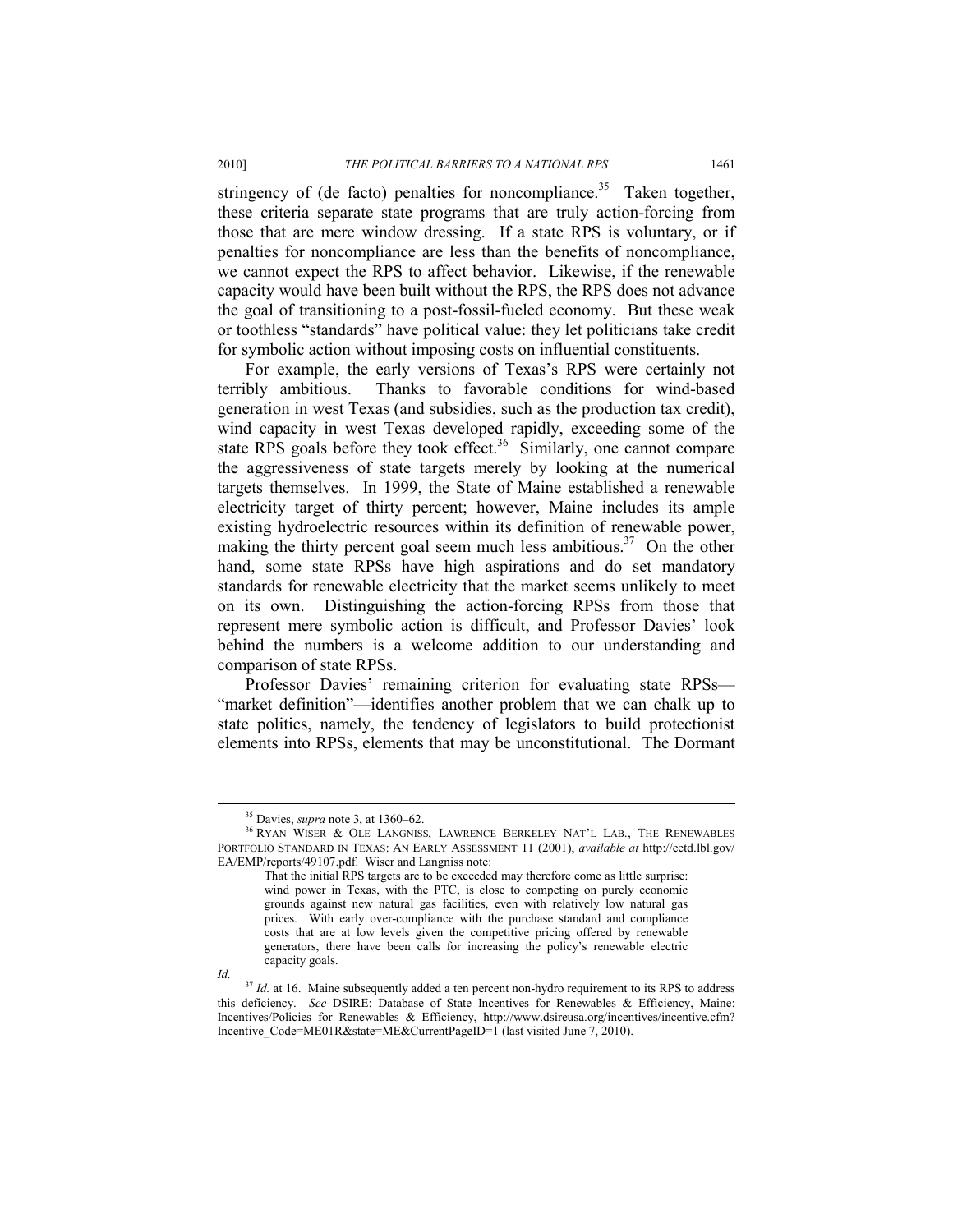Commerce Clause<sup>38</sup> places strict limits on the ability of states to impede interstate commerce. Professor Davies states that "a number of state RPSs favor in-state renewable resources," either by giving more credit (toward reaching the mandated target) for using power from in-state renewable generators than out-of-state generators or by directly limiting credit for imported renewable power.<sup>39</sup> Some of these forms of favoritism are almost certainly unconstitutional.<sup>40</sup> This sort of intentional impediment to the operation of interstate markets for renewable electricity, combined with the absence of a uniform definition of renewables and limits on the tradability of RECs are among the strongest parts of Professor Davies' argument for a national standard. Trading enables those who can provide renewable power at the least cost to bear more of the burden of meeting RPS goals, but tradable emissions permit markets require liquidity in order to work well.<sup>41</sup> Restricting the REC market geographically limits buyers' access to low-price REC generators. Therefore, a national market for RECs has a much better chance of reducing the costs of complying with an RPS in significant ways.

Thus, Professor Davies is exactly right when he says that if RECs are not tradable across state lines (either because different states define the credits differently or because cross-border trades are prohibited), REC markets will do a much poorer job of reducing compliance  $costs<sup>42</sup>$ —all of which suggests that a national RPS ought to do the work of the fifty state RPSs much more efficiently.

## III. POLITICS: THE PROSPECTS FOR A "REPUBLICAN MOMENT"

Of course, the creation of a national RPS requires congressional action, which means garnering the support of a majority of both the House and the Senate. Professor Davies is fully aware of this, and he offers some convincing rebuttals to the arguments that political opponents raise in opposition to a national RPS. His rejoinder to the argument that an RPS gives renewables an unfair advantage in the market is a strong one. He

<sup>&</sup>lt;sup>38</sup> Of course, the Commerce Clause of the U.S. Constitution authorizes Congress to regulate interstate commerce. U.S. CONST. art. I, § 8, cl. 3. Since the 1824 case of *Gibbons v. Ogden*, 22 U.S. (9 Wheat.) 1 (1824), Supreme Court jurisprudence has interpreted the Commerce Clause to imply limits on state regulation of interstate commerce. For a good summary of Dormant Commerce Clause jurisprudence and its applicability to state RPSs, see Nathan E. Endrud, Note, *State Renewable Portfolio Standards: Their Continued Validity and Relevance in Light of the Dormant Commerce Clause, the Supremacy Clause, and Possible Federal Legislation,* 45 HARV. J. ON LEGIS. 259, 265–74 (2008).<br><sup>39</sup> Davies. *supra* note 3, at 1368.

<sup>&</sup>lt;sup>40</sup> See Endrud, *supra* note 38, at 270–74.<br><sup>41</sup> For a discussion of the importance of liquidity in emissions markets, see Christopher S. Hooper, Student Article, *Limiting the Use of Emissions Allowances: A Statutory Analysis of Title IV of the 1990 Amendments to the Clean Air Act*, 5 N.Y.U. ENVTL. L.J. 566, 599 (1996). 42 Davies, *supra* note 3, at 1379–80.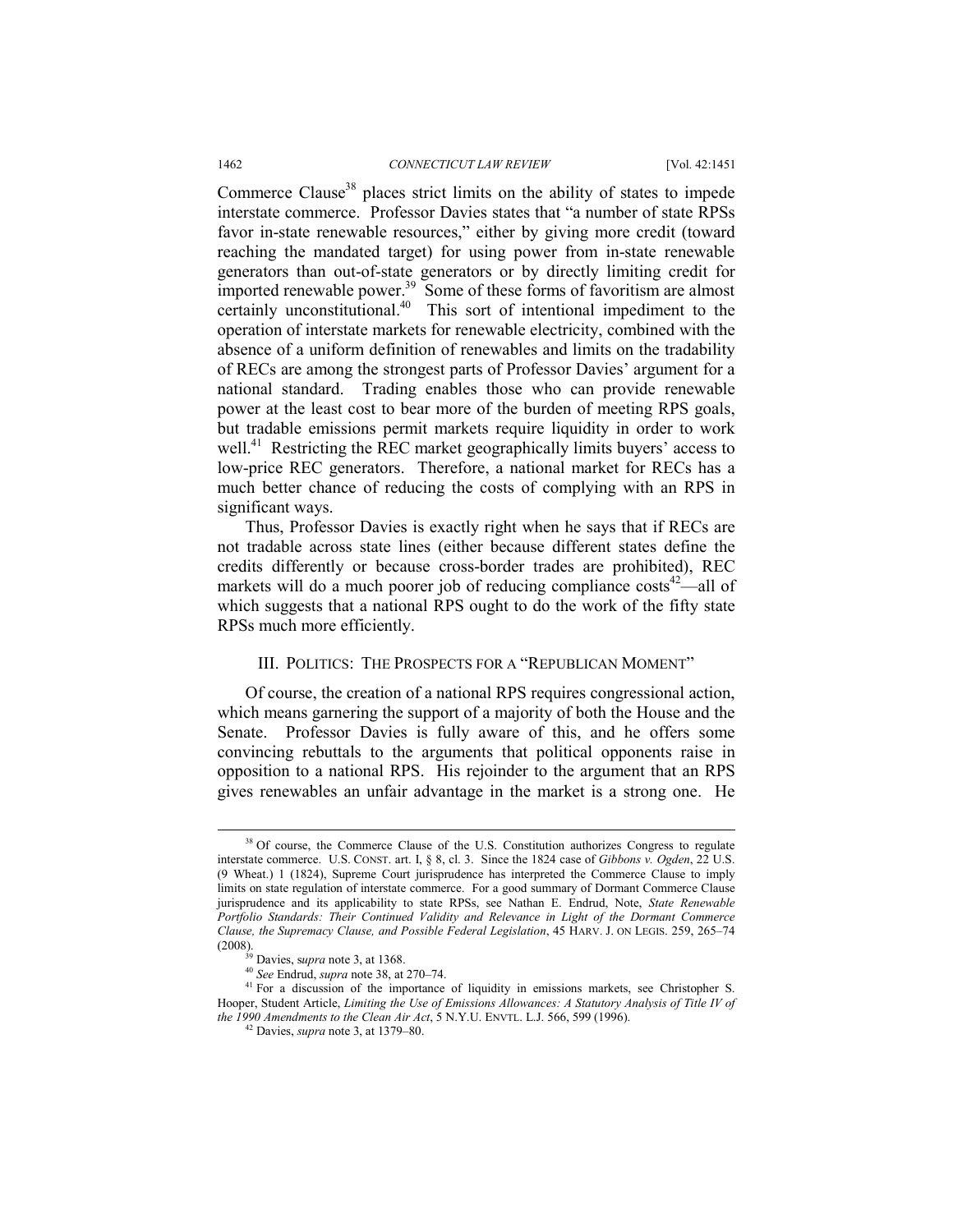notes that traditional fuels have long enjoyed their own policy advantages (including subsidies of one kind or another) not given to other fuels,  $43$  and that fossil fuels have benefited from the ability to shift some of their costs (in the form of pollution) to society. These costs may not be easy to monetize, but they are real and substantial nevertheless. Professor Davies also has an answer to the objections of legislators representing states with low renewable generation potential (i.e., states with few wind, solar, or other renewable resources). It is true, he notes, that a national RPS will force a geographic transfer of wealth, but so do most regulatory programs.<sup>44</sup>

Why, then, have members of Congress not recognized the wisdom of the case for a national RPS? It cannot be simply that entrenched business interests are holding this good idea hostage. We know from experience that such interests can be overcome. The history of American environmental law has witnessed so-called "republican moments" instances in which the broad interest in environmental protection has overcome entrenched local interests to produce national legislative victories.<sup>45</sup> If the public interest is compelling enough, it can overcome even powerful resistance. Congress passed the Clean Air Act, Clean Water Act, and other major environmental statutes over the initial objections of industry, in part because the public demanded it.<sup>46</sup> Can we depend upon reasoned arguments to overcome local interests in the case of a national RPS in much the same way they did in the case of the Clean Air Act or the Clean Water Act? I think not, because the politics of a national RPS are different, and more difficult, in several important ways.

## A. *Electoral Effects and Regulatory Legislation*

It is commonplace in analyses of congressional behavior to begin with the following generally accepted premises. The first is that *members of Congress are motivated by a mix of goals, but the desire to be reelected is preeminent among them*. 47 Thus, legislators may seek particular policy

<sup>&</sup>lt;sup>43</sup> *Id.* at 1358–59.<br><sup>44</sup> *Id.* at 1367.<br><sup>45</sup> This idea comes from James Gray Pope, *Republican Moments: The Role of Direct Popular Power in the American Constitutional Order*, 139 U. PA. L. REV. 287, 311–13 (1990); *see also* Daniel A. Farber, *Politics and Procedure in Environmental Law*, 8 J.L. ECON. & ORG. 59, 66–67 (1992)

<sup>&</sup>lt;sup>16</sup> For a lengthier discussion of the political logic of republican moments, see Farber, *supra* note 45, at 66–67; Christopher H. Schroeder, *Rational Choice vs. Republican Moment—Explanations for Environmental Laws*, *1969–1973*, 9 DUKE ENVTL L. & POL'Y F. 29, 31, 45–46 (1998). For a rational choice explanation of republican moments, see David B. Spence, *A Public Choice Progressivism, Continued*, 87 CORNELL L. REV. 397, 429–32, 436 (2002).<br><sup>47</sup> This is the working assumption of most congressional scholars in political science. For the

often-credited best argument of this working assumption, see DAVID MAHYEW, CONGRESS: THE ELECTORAL CONNECTION 14–17 (1974).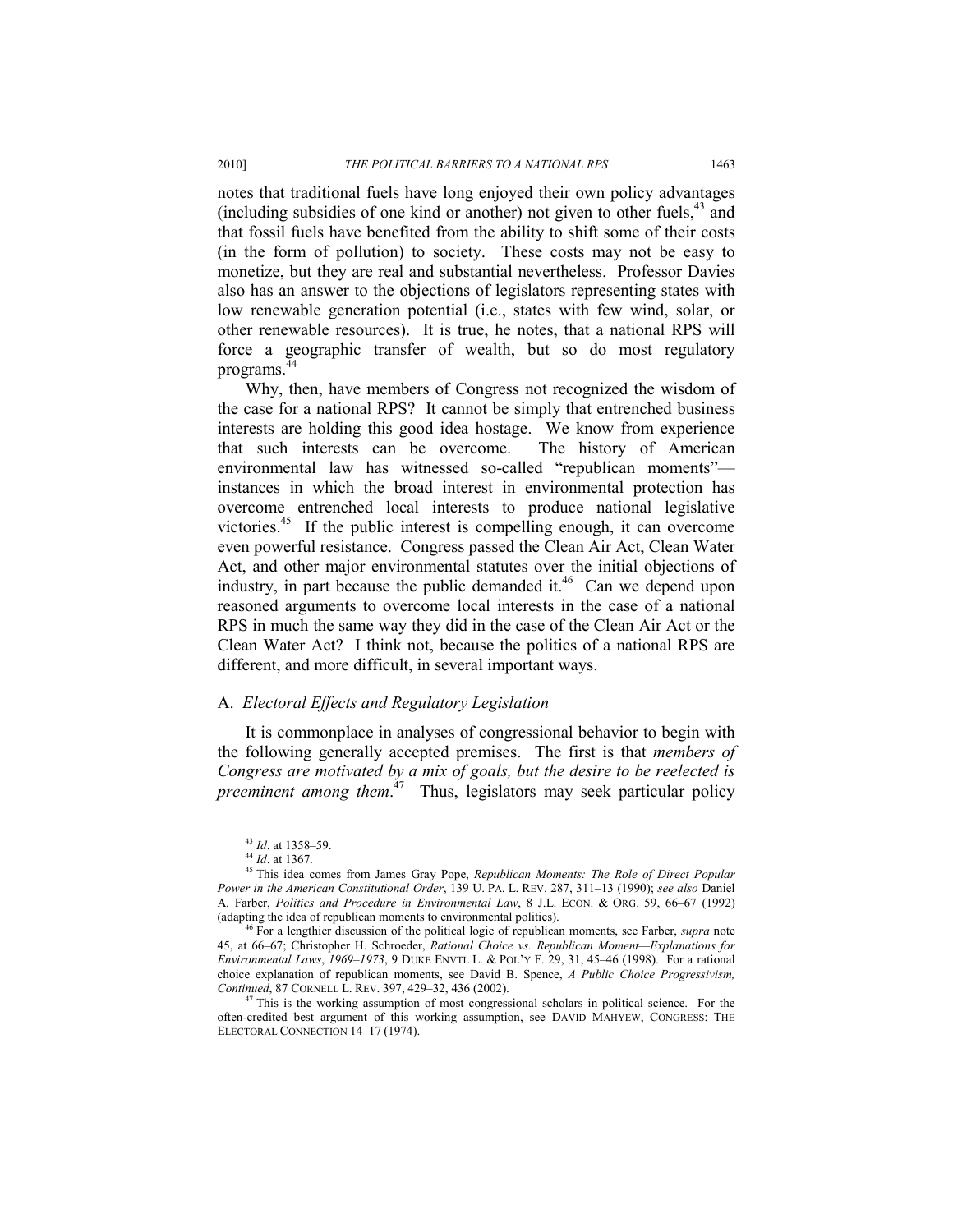goals, prestige, career advancement within the institution, and more; however, in order to accomplish any of these goals, a legislator must remain in office.<sup>48</sup> Hence, reelection is the overriding goal. The second premise is that *most voters are rationally ignorant*, that is, they remain relatively uninformed about most policy decisions.<sup>49</sup> It is rational for voters to be relatively less informed about policy choices because they lack the time, the resources, and (sometimes) the inclination to become fully informed. Instead, they delegate the process of making informed decisions to their elected representatives. From these two propositions we can deduce some important conclusions about how individual legislators make policy choices.

Calculations of the electoral risk associated with different courses of action will drive the initial stages of the legislator's decisionmaking process. Thus, for each policy choice a legislator faces, she must try to anticipate the electoral risk of her action alternatives.<sup>50</sup> That calculation, in turn, will depend upon several factors:

1. The *electoral vulnerability* of the legislator (the safety of the legislator's seat and the reservoir of trust, or "leeway,"<sup>51</sup> the legislator has developed among her reelection constituency).

2. "The legislator's perception of how *salient* the issue is to voters, and how likely it is that voters will become aware of the legislator's choice . . . ."52

3. The *traceability* of the consequences of the vote, both negative (the risk of blame) and positive (the ability to claim credit),<sup>53</sup> which in turn is partly a function of the issue's salience and other factors.<sup>54</sup>

<sup>&</sup>lt;sup>48</sup> *Id.* at 16. 49 Economist Anthony Downs is credited with popularizing this notion. ANTHONY DOWNS, AN ECONOMIC THEORY OF DEMOCRACY 246 (1957).<br><sup>50</sup> R. DOUGLAS ARNOLD, THE LOGIC OF CONGRESSIONAL ACTION 14–15 (1990); WILLIAM T.

BIANCO, TRUST: REPRESENTATIVES AND CONSTITUENTS 14–16 (1994); MORRIS P. FIORINA, RETROSPECTIVE VOTING IN AMERICAN NATIONAL ELECTIONS 11 (1981). Arnold notes that a vote can rouse the "inattentive public," a risk to which legislators must constantly attend. ARNOLD, *supra*, at

<sup>68–70. 51</sup> BIANCO, *supra* note 50, at 22–24. 52 *See* Spence, *A Public Choice*, *supra* note 46, at 423 & n.114; *see also* BIANCO, *supra* note 50, at 14–15.

<sup>53</sup> *See* ARNOLD, *supra* note 50, at 47–51; RICHARD F. FENNO, JR., HOME STYLE: HOUSE MEMBERS IN THEIR DISTRICTS 137–41 (1978). 54 Other factors might include the extent to which the public will associate an adverse outcome

with the legislator's vote. *See* ARNOLD, *supra* note 50, at 48–49 (positing that traceability requires a visible individual contribution by the legislator); FIORINA, *supra* note 50, at 5–6 (arguing that citizens "know what life has been like during the incumbent's administration" and need not know what the actual policies entail in order to "see or feel the *results* of those policies").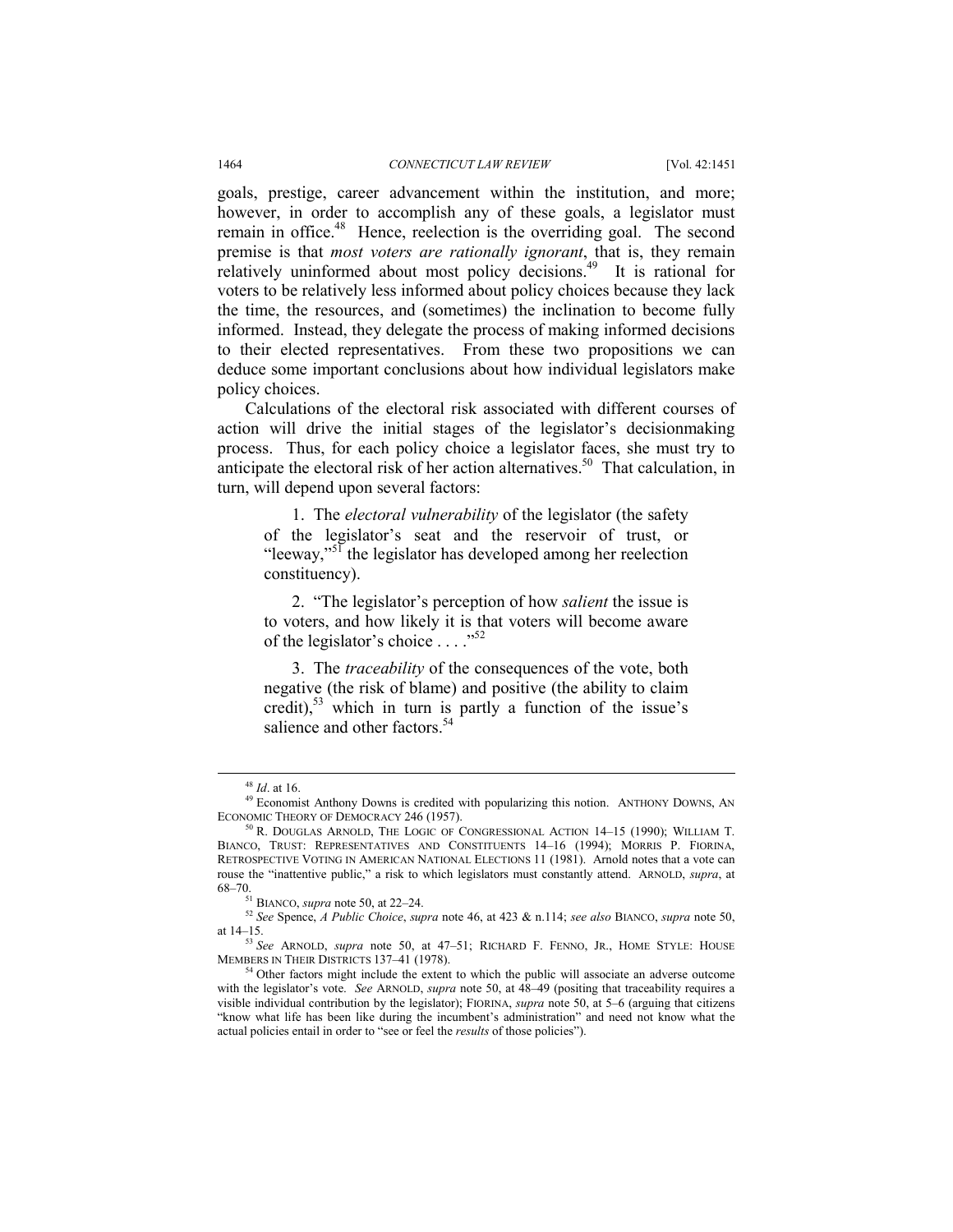4. "The legislator's perception of voters' *preference intensity—*that is, the importance of the issue to voters relative to other issues on which the legislator has taken a position."55

Consider how these factors work together to produce legislative decisions that may or may not represent the opinions of the median voter.<sup>56</sup> If an issue is not salient to most voters, the legislator's seat is electorally "safe," and/or the consequences of the decision will not be traceable to the legislator, she may feel free to deviate from her median constituent's preferences. That is, she may pursue her electoral goals by choosing policies that serve the interests of a minority for whom the issue is particularly salient or important, at the expense of the majority of her constituents' preferences.<sup>57</sup>

Social scientists have long argued that wealthy individuals and business groups exert disproportionate influence over the policy process in this very way. Speaking long ago about the role of interest group pressure in the policy process, political scientist E.E. Schattschneider stated, "The flaw in the pluralist heaven is that the heavenly chorus sings with a strong upper-class accent. Probably about 90 percent of the people cannot get into the pressure system."58 Economist Mancur Olson, Jr. offered a logical explanation for this perception, arguing that small, organized groups face fewer transaction costs when organizing and have more at stake and more to gain from organizing to pressure government;<sup>59</sup> hence, they will have an easier time being heard by government officials.<sup>60</sup> When legislators attend to the interests of these highly motivated, better informed minorities, Congress will produce decisions consistent with the fully informed

 <sup>55</sup> Spence, *A Public Choice*, *supra* note 46, at 424. "Even when an issue is salient or the legislator's seat is not safe, constituents might not care deeply enough about the issue to change their votes," compared with other issues.  $Id$  at  $424$  n.115.

<sup>&</sup>lt;sup>56</sup> If each voter's preferences over a range of possible policy choices can be arranged on a dimension (say, from liberal to conservative, or left to right), half of the voters' preferences will lie to the left of the median voter's preferred outcome, and half will lie to the right.

<sup>&</sup>lt;sup>57</sup> Political scientist Richard Fenno distinguishes between the representative's "geographical constituency" and his or her "reelection constituency." FENNO, *supra* note 53, at  $1-11$ .

<sup>&</sup>lt;sup>58</sup> E.E. SCHATTSCHNEIDER, THE SEMISOVEREIGN PEOPLE: A REALIST'S VIEW OF DEMOCRACY IN AMERICA 35 (1960). Schattschneider was arguing from the premise that voters exerted influence through group pressure, and that the most voters did not belong to an influential pressure group.<br><sup>59</sup> MANCUR OLSON, JR., THE LOGIC OF COLLECTIVE ACTION: PUBLIC GOODS AND THE THEORY

OF GROUPS 141–46 (1965). Olson's work gave birth to a huge literature that conceptualized interest group activity and the regulatory process as a prisoner's dilemma game, one in which members of groups representing diffuse interests have much more of a temptation to free ride than members of groups representing tightly organized interests, further exacerbating the underrepresentation of nonbusiness interests. For two good post-Olsonian examinations of Olson's ideas, see RUSSELL HARDIN, COLLECTIVE ACTION 20-22 (1982), and TODD SANDLER, COLLECTIVE ACTION: THEORY AND APPLICATIONS 1-3 (1992).

<sup>&</sup>lt;sup>60</sup> OLSON, *supra* note 59, at 33–35.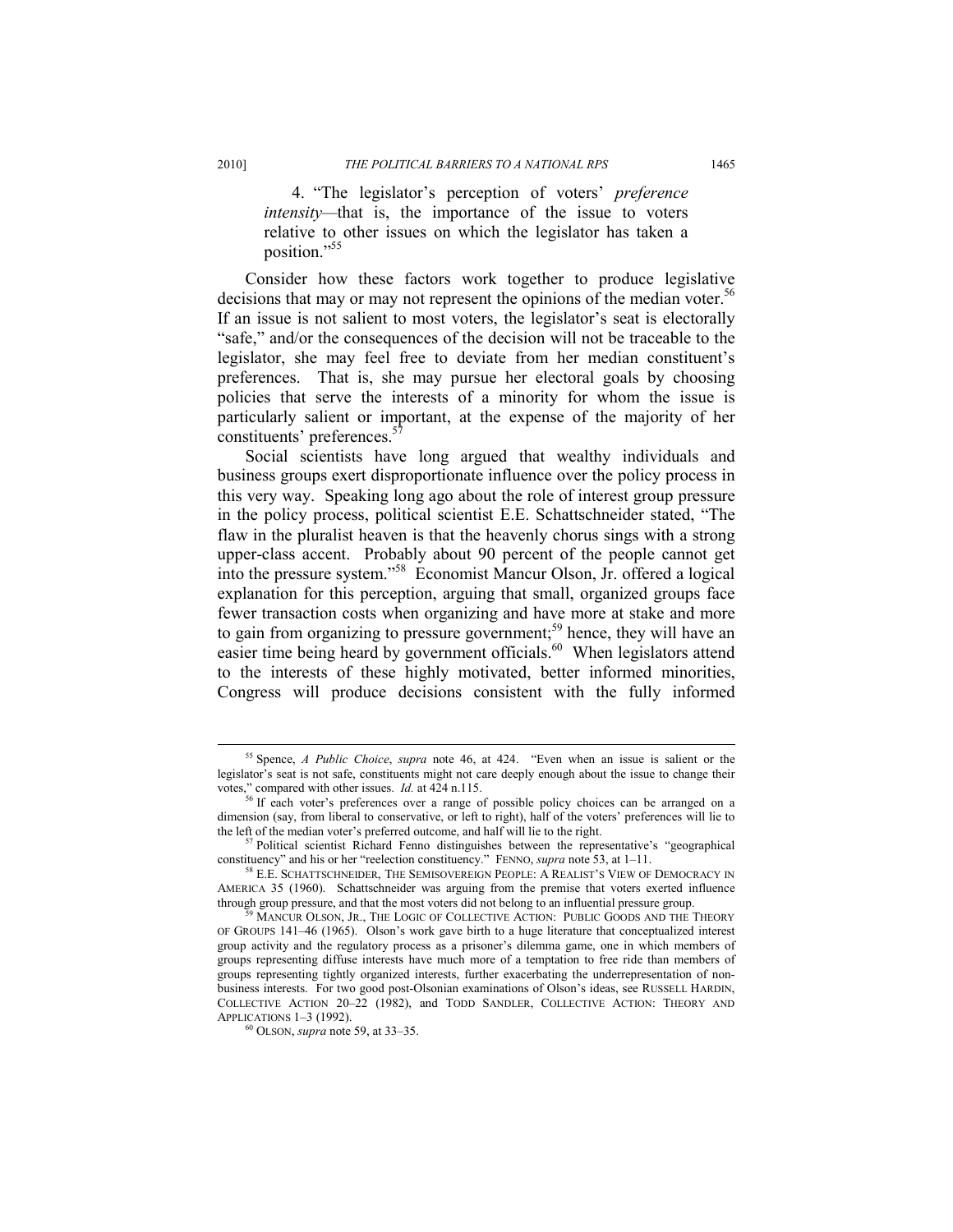preferences of the median voter *only if* the preferences of those minorities happen to correspond to those of the fully informed median voter.

Despite all these disadvantages, mass interests sometimes prevail. A groundswell of support for environmental protection produced one major piece of environmental legislation after another during the 1970s. These "republican moments" benefited from changes during the 1960s in three of the four elements of electoral risk outlined above. First, the growth of mass media and popularization of the science of ecology<sup>61</sup> helped make environmental issues more salient to the general public. That is, people learned more about the harm caused by environmental pollution. Second, according to public opinion polling, people cared more about environmental protection than ever before. $62$  Whether people always preferred less pollution, by the late 1960s, they preferred it more strongly than ever. Third, voters ascribed to Congress the power and responsibility to remedy the problem, since neither states $^{63}$  nor courts<sup>64</sup> had been able to do so. In this setting, members of Congress concluded that it was to their political advantage to respond to this groundswell. Can the same sort of groundswell produce a national RPS today?

# B. *The Electoral Effects of a National RPS*

The politics of the national RPS are similar to the politics of those early environmental fights in some ways. Both involve proposals whose benefits will be realized in the future, and most of whose costs will be incurred now. Both involve proposals whose benefits will be spread widely among all voters, and most of whose costs will be concentrated on a powerful few industries. In both cases, the public seems to support

*Id.* at 871.

<sup>&</sup>lt;sup>61</sup> Rachel Carson's seminal bestseller, *Silent Spring*, was probably the best known popularization of the ecological framework. RACHEL CARSON, SILENT SPRING (1962).

 $62$  For a good summary of how the public mobilized to support environmental legislation in the early 1970s, see Michael E. Kraft & Norman J. Vig, *Environmental Policy from the 1970s to the 1990s: Continuity and Change*, *in* ENVIRONMENTAL POLICY IN THE 1990S: TOWARD A NEW AGENDA 3, 3–29

<sup>(</sup>Norman J. Vig & Michael E. Kraft eds., 2d ed. 1994).<br><sup>63</sup> For a summary of state and local efforts to regulate air emissions prior to the Clean Air Act, see<br>PETER S. MENELL & RICHARD B. STEWART, ENVIRONMENTAL LAW AND POL

 $64$  Perhaps the quintessential example of the inability or unwillingness of courts to provide a comprehensive solution to pollution problems is found in the New York Court of Appeals opinion in *Boomer v. Atlantic Cement Co.*, 257 N.E. 2d 870 (1970). The court refused to enjoin pollution from a cement plant, noting:

A court performs its essential function when it decides the rights of parties before it. Its decision of private controversies may sometimes greatly affect public issues. . . . Effective control of air pollution is a problem presently far from solution . . . . A court should not try to do this on its own as a by-product of private litigation and it seems manifest that the judicial establishment is neither equipped in the limited nature of any judgment it can pronounce nor prepared to lay down and implement an effective policy for the elimination of air pollution. This is an area beyond the circumference of one private lawsuit.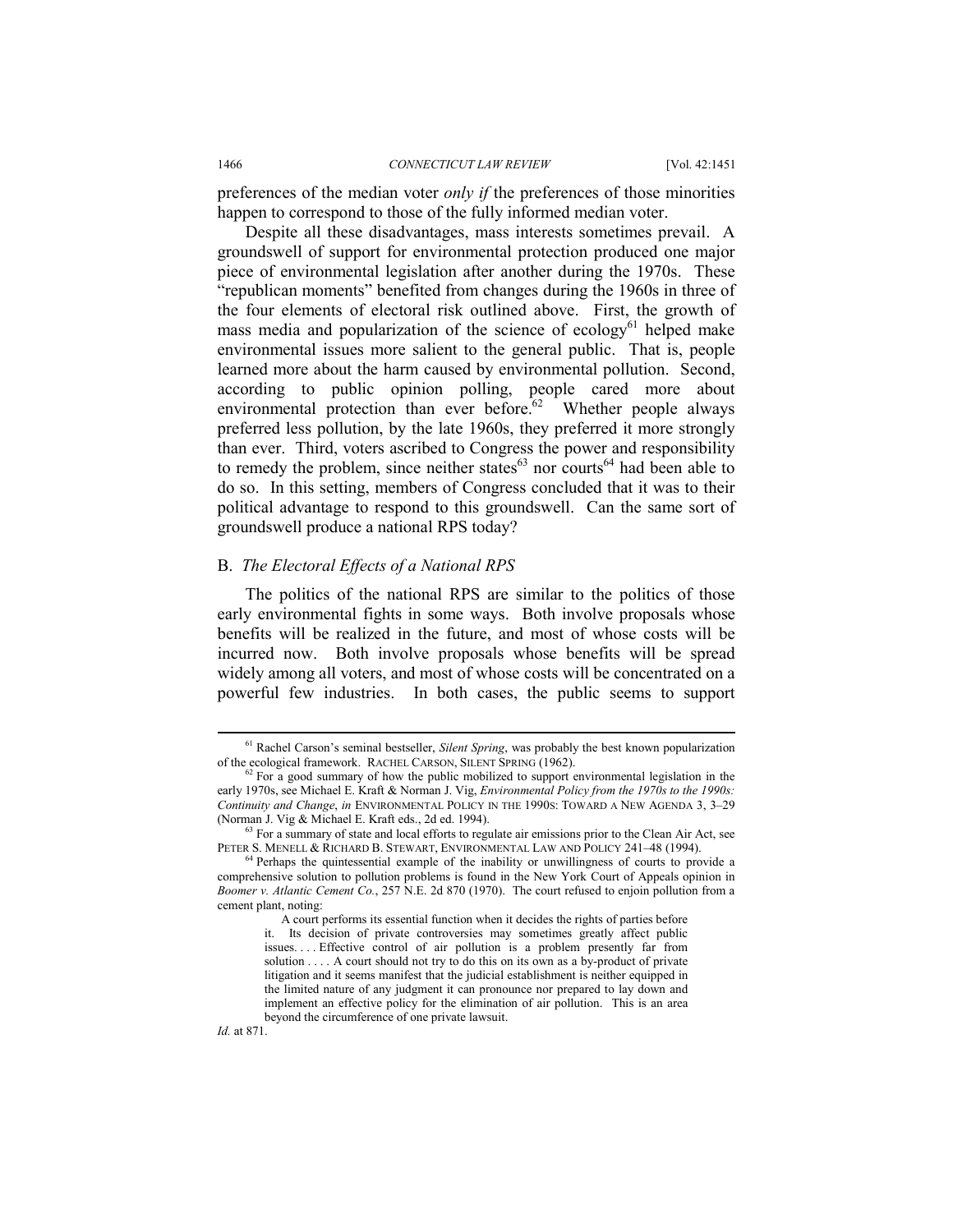legislative action. Depending upon how the question is worded, opinion polls show widespread public concern over global warming and climate change,<sup>65</sup> a problem to which a national RPS offers a partial solution. There are, however, also some important differences: characteristics of the political economy of a national RPS that dim the prospects for a republican moment in this case.

## 1. *Direct Costs*

Depending upon its stringency, a national RPS seems likely to impose immediate costs that are greater than Professor Davies suggests. As a preliminary matter, I agree with Professor Davies' observation that the costs of a national RPS are very difficult to estimate, and may include both benefits (e.g., new jobs and price stability benefits of a diversified energy mix) and costs (e.g., building transmission associated with renewable plants) that are difficult to foresee, let alone quantify. I also agree that any fair comparison of the costs of renewables with traditional sources ought to include an estimate of the social and environmental costs of those traditional sources. Nevertheless, the magnitude of the initial compliance costs matters politically, and I think Davies overstates the probability that immediate cost impacts of a national RPS will be small. It is axiomatic that the rate impacts of a national RPS will be a function of the degree to which the RPS forces real change in the energy mix. Citing a relatively small number of studies that focus on existing state RPSs, Professor Davies implies that price increases are not likely to exceed two cents per kilowatthour ("kWh"), an increase he calls small or moderate.<sup>66</sup> These estimates are consistent with those of the Energy Information Administration.<sup>67</sup> This mean effect, however, may belie widely varying effects in different parts of the country; and in most places, two cents per kWh represents a fifteen to thirty percent increase in electricity rates.

More importantly, if the studies Professor Davies cites include those state RPSs that were more symbolic than action-forcing (less aspirational, high on salience distortion, low on enforcement rigor, in Davies' nomenclature), we would not expect to see much in the way of cost impacts because those RPSs are not actually forcing change. By contrast, if a national RPS will be action-forcing, it ought to have a larger impact on electricity prices. The U.S. Department of Energy's Green Power Network

<sup>&</sup>lt;sup>65</sup> While concern about global warming and climate change seems to be dampening rather than increasing, it remains strong. *See* Lydia Saad, *Increased Number Think Global Warming Is "Exaggerated*,*"* GALLUP, Mar. 11, 2009, http://www.gallup.com/poll/116590/increased-number-thinkglobal-warming-exaggerated.aspx.<br><sup>66</sup> Davies, *supra* note 3, at 1384.<br><sup>67</sup> ENERGY INFO. ADMIN, U.S. DEP'T OF ENERGY, IMPACTS OF A 15-PERCENT RENEWABLE

PORTFOLIO STANDARD 8–10 (2007), *available at* http://www.eia.doe.gov/oiaf/servicerpt/prps/pdf/ sroiaf(2007)03.pdf.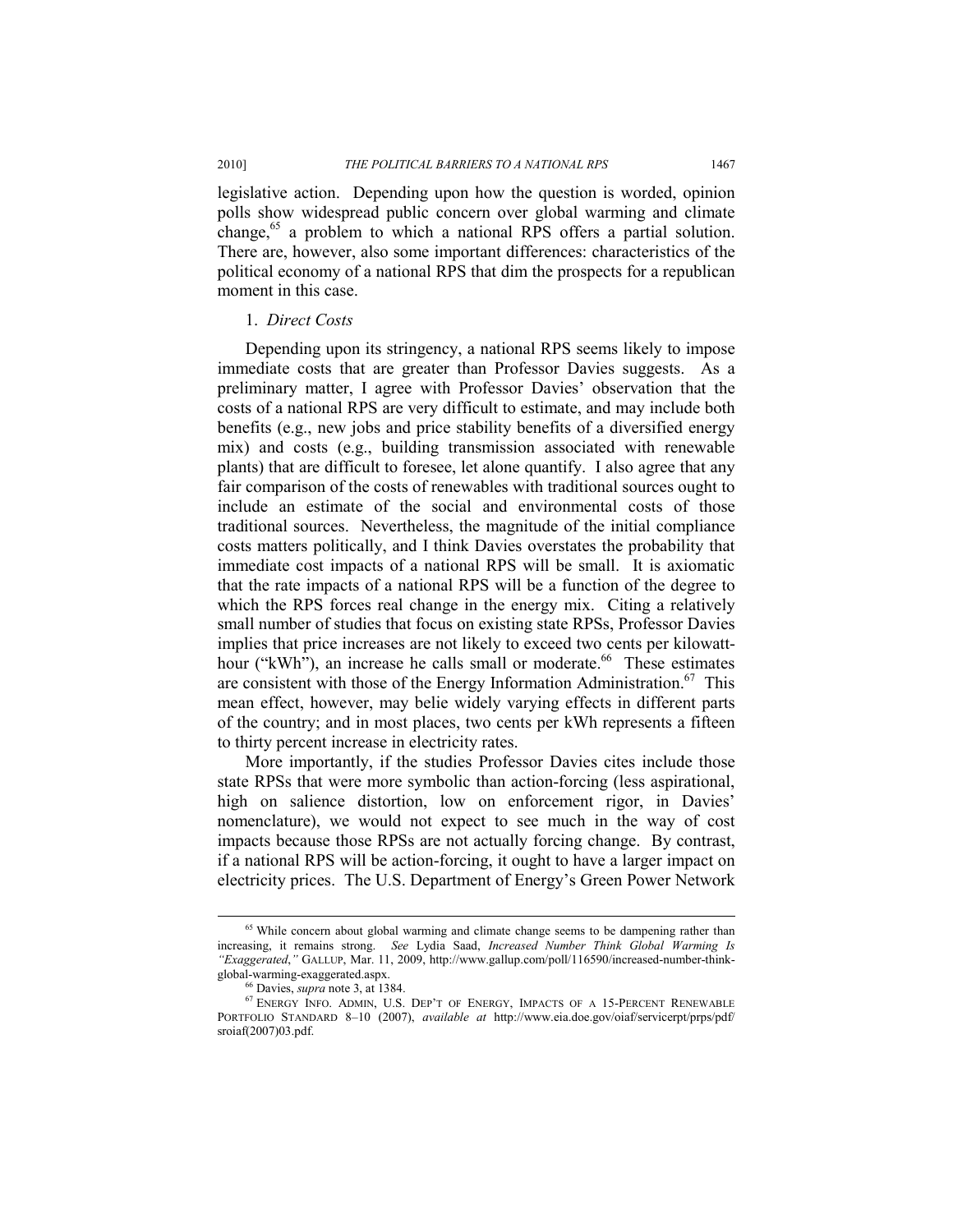publishes an index of the premiums electric utilities charge for renewable power in various states. While these data do not measure the overall cost impacts of an RPS, they do seem to reflect a larger than two cents per kWh premium for renewable power in some parts of the country.<sup>68</sup> If members of Congress suspect that their constituents are unwilling to pay even a two cent per kWh increase, they are unlikely to support a national RPS.

## 2. *Avoided Social Costs and "Traceability"*

Professor Davies also overstates the benefits (avoided social costs) of renewable power—at least those that are not associated with avoided greenhouse gas emissions. Environmental regulation of coal and natural gas is growing more stringent all the time. It has been a long time coming, but the courts and the Obama administration have put environmental law on track to drastically reduce some of the externalities associated with fossil-fueled power, including the effects of surface coal mining $69$  and the environmental costs of sulfur dioxide, nitrogen oxides, particulates, and mercury emissions from fossil fuel combustion.<sup>70</sup> This progress means that RPSs (national or otherwise) cannot be credited with avoiding significant quantities of those emissions, which in turn may reduce public pressure for action.<sup>71</sup>

The largest quantifiable benefits of a national RPS would be the greenhouse gas emissions avoided, as renewable sources displace fossil fuel generators. The Clean Air Act has left untouched these emissions, and coal- and gas-fired plants continue to emit carbon dioxide and other greenhouse gases unabated. Legislators may rightly conclude, however,

 <sup>68</sup> U.S. Dep't of Energy, The Green Power Network, Green Pricing: Utility Programs by State, http://apps3.eere.energy.gov/greenpower/markets/pricing.shtml?page=1 (last visited June 8, 2010).<br><sup>69</sup> The controversial practice of mountaintop mining—removing the surface vegetation at the top

of the mountain and depositing it in valleys below—can wreak havoc on the environment. The Obama administration is now applying the Clean Water Act in such a way as to drastically reduce the practice of dumping fill material into streams and wetlands. On July 15, 2009, the Army Corps of Engineers proposed changes in its so-called Nationwide Permit 21 to prohibit its use to authorize discharges of dredged or fill material into waters of the United States for surface coal mining activities in the Appalachian region. Suspension and Modification of Nationwide Permit 21, 74 Fed. Reg. 34,311

<sup>&</sup>lt;sup>70</sup> See *supra* note 12. More recently, on February 6, 2009, the Obama EPA announced its intention to promulgate rules regulating mercury emissions from coal-fired power plants as toxic emissions under section 112 of the Clean Air Act. Steven D. Cook, *EPA Plans Mercury Rules for Power Plants, Moves To Withdraw Supreme Court Petition*, 40 Env't Rep. Cur. Dev. (BNA) No. 317 (Feb. 13, 2009). On June 3, 2010, the EPA announced its intention to tighten national ambient air quality standards for sulfur dioxide. John M. Broder, *E.P.A. Tightens Rule on Sulfur Dioxide*, N.Y. TIMES, June 4, 2010, at A18.

 $71$  It is theoretically possible that these gains may be lost if the White House falls under the control of an administration that wishes to reinstitute lax regulation of strip mining and coal-fired combustion. It seems very unlikely, however, that a new administration would undo the settlements reached with old coal-fired power plants and oil refineries providing for tougher pollution controls at those facilities. Similarly, new rules governing disposal of spoil material at mining locations and regulation of mercury emissions as a toxic pollutant will be difficult and costly to undo.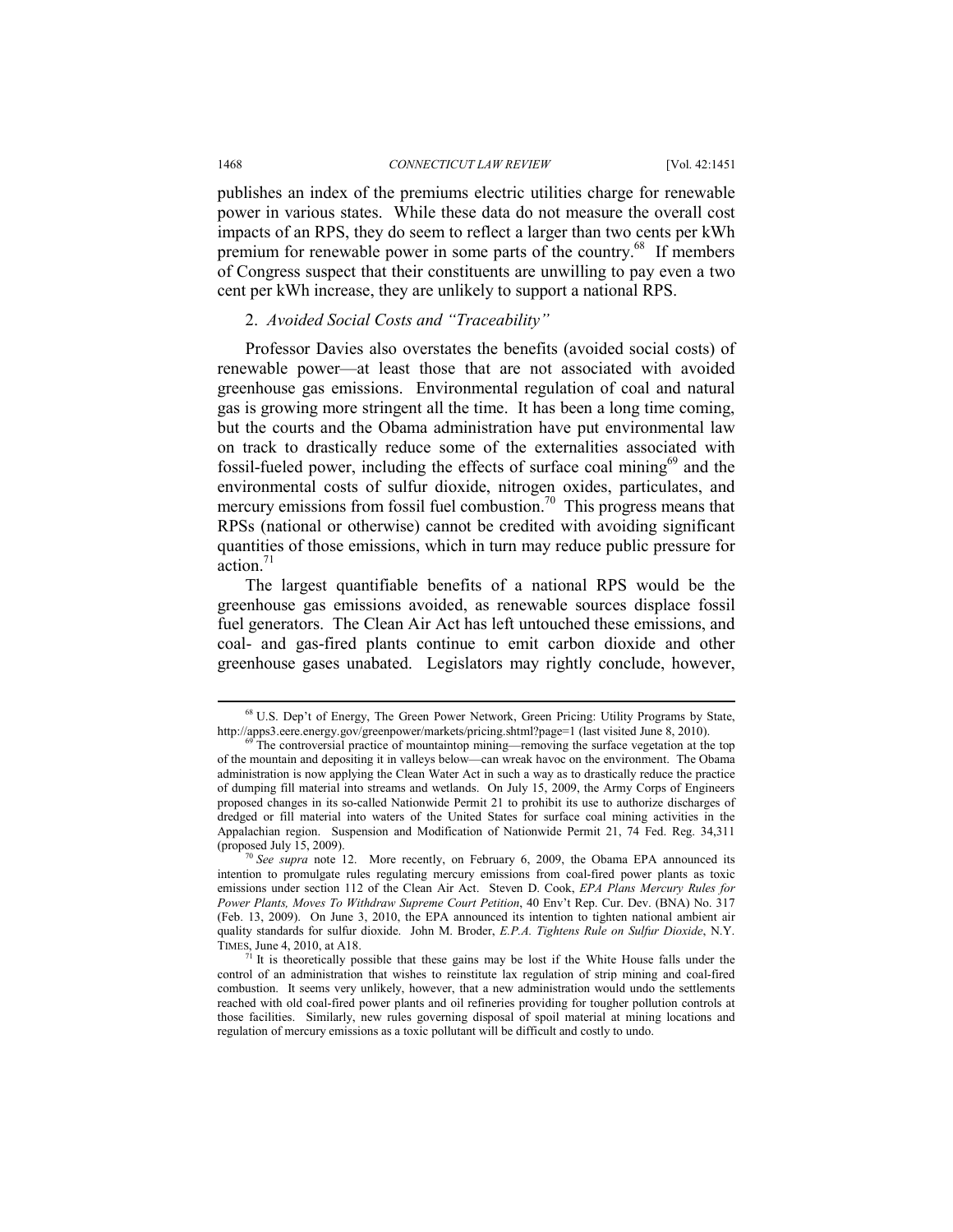that the costs of inaction (environmental harm) and benefits of action (averted harm) on an RPS are far less traceable to their votes than the costs of action (higher electric rates). In plain English, voters will see and feel the costs of an RPS (in the form of electric rate increases) more directly and immediately than they will see its benefits. While the economic costs of climate change may be enormous, regardless of how much we discount future impacts, $72$  they remain relatively uncertain and difficult to understand for most voters. By contrast, when the Clean Air Act and Clean Water Act were passed, voters could see (and smell) the harm that the laws would avoid. The Santa Barbara oil spill, the Cuyahoga River fire, the "death" of Lake Erie, and the smog that choked major urban areas all represented tangible, immediate costs that voters wanted to avoid. Most recently, the catastrophic oil spill from the Deepwater Horizon platform in the Gulf of Mexico is certainly a high salience event, one that highlights the costs of our dependence upon oil. It is possible that this crisis could accelerate support for energy reform, including legislation containing a national RPS. A national RPS would do relatively little, however, to ease our dependence on oil, focusing as it does on sources of electricity. Rather, the benefits of the national RPS code toward our dependence on another fossil fuel: namely, coal. In other words, the effects of climate change—receding polar ice caps and glaciers, and the threat of slowly rising sea levels—are important; but they are not nearly as immediate to most American voters. Moreover, climatologists do not agree on the nature and distribution of the likely impacts of climate change, their magnitude, and the degree to which humans will be able to adapt in ways that minimize impacts, among other issues, further exacerbating the traceability problem for legislators.<sup>73</sup>

In addition, since greenhouse gases persist in the atmosphere for fifty years after being emitted, the benefits of action now will accrue not so much to this generation or the next, but to the ones after that. In other words, we will not see the benefits of a national RPS in ways that are easy to measure or understand, nor will we see them in our lifetimes. Atmospheric greenhouse gas concentrations will continue to grow long after we have reduced our emissions. Furthermore, in the absence of

<sup>&</sup>lt;sup>72</sup> For a review of the literature, see generally MICHAEL D. MASTRANDREA, CALCULATING THE BENEFITS OF CLIMATE POLICY: EXAMINING THE ASSUMPTIONS OF INTEGRATED ASSESSMENT MODELS (2009), *available at* http://www.pewclimate.org/benefits-workshop/mastrandrea-calculating-benefitsof-climate-policy, and Lawrence H. Goulder & William A. Pizer, *The Economics of Climate Change* (Resources for the Future Discussion Paper 06-06, 2006), *available at* http://www.rff.org/documents/ RFF-DP-06-06.pdf. Most estimates of the cost range from as low as a few dollars per ton of  $CO<sub>2</sub>$  to as high as \$360 per ton of  $CO<sub>2</sub>$ . MASTRANDREA, *supra*, at 46–52.

<sup>&</sup>lt;sup>73</sup> See MASTRANDREA, *supra* note 72, at 30–35 (discussing the effect of assumptions about adaptation on cost estimates).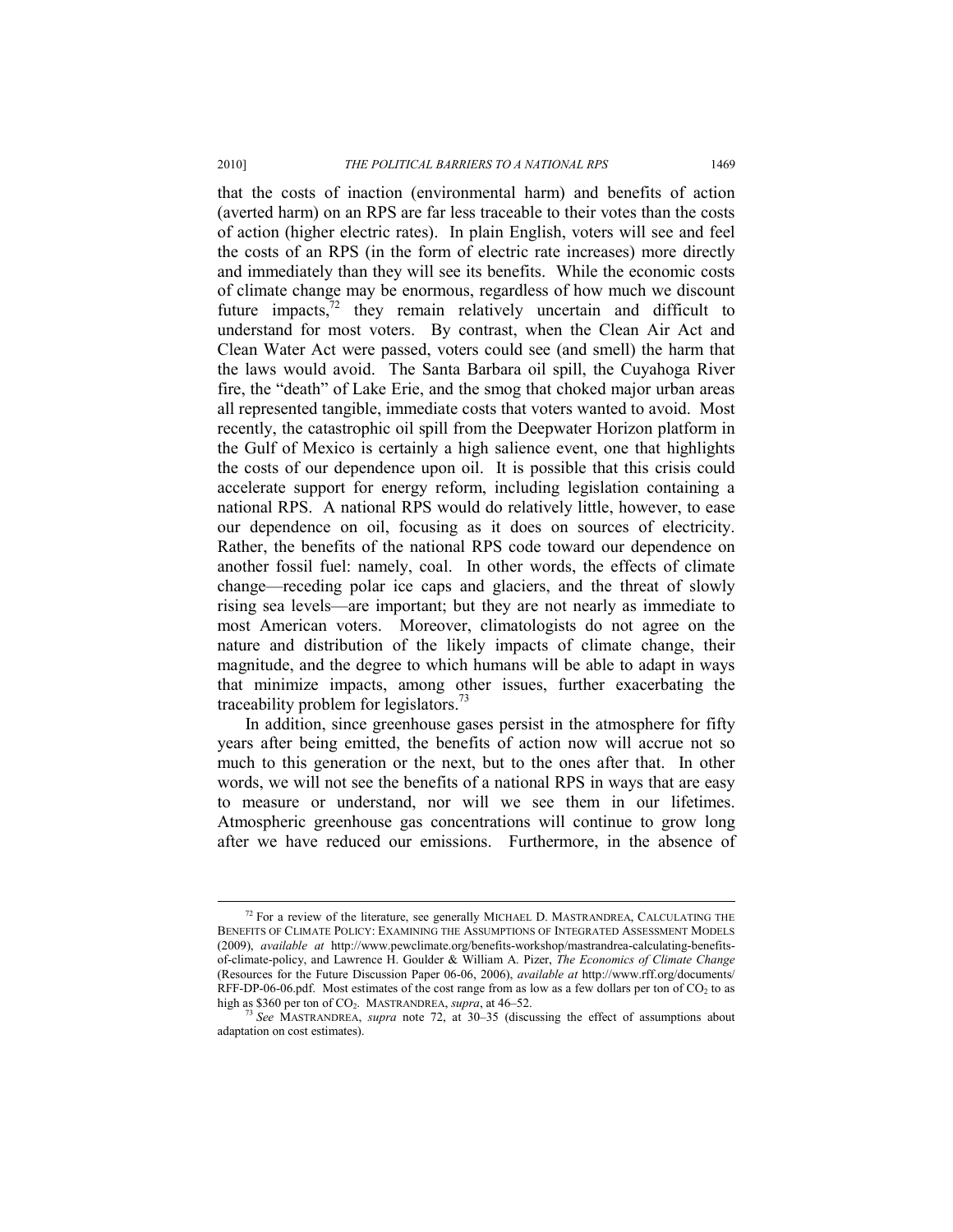emissions reductions in China and India, $^{74}$  those benefits may never be realized. Even if one accepts the sensible rejoinder that the industrialized world ought to be the first mover on this issue because it grew to wealth on the back of uncontrolled fossil-fueled emissions,  $\frac{75}{10}$  the nature of the greenhouse effect is such that emissions reductions in the United States (or Europe or anywhere) accrue to the benefit of the entire world. This is the tragedy of the commons<sup>76</sup> on its grandest (and, therefore, most powerful) scale yet. While the Clean Air Act of 1970 benefited Canadians by imposing emissions controls on American power plants, $\frac{7}{7}$  Congress knew then that most of the benefits would accrue to Americans. Consequently, legislators could take credit for addressing the problem, and for any progress that could be traced back to those statutes. As it happened, the Clean Air Act and the Clean Water Act produced results relatively quickly: each represents an enormous success story, having drastically reduced air and water emissions in real terms, despite growth in population, economic activity, and vehicle miles traveled since their passage.<sup>78</sup> If Congress enacts a national RPS or takes other steps to reduce greenhouse gas emissions, we will not see the same sort of easily identifiable benefits. It may only be fair to future generations and to citizens of the world for the United States to reduce its greenhouse gas emissions now, but it is very difficult for members of Congress to enact legislation, the costs of which fall entirely on their constituents, and most of the benefits of which fall elsewhere and in the distant future.

The regional politics of a national RPS may also be about costs, benefits, and traceability, at least on the surface. The argument that a national RPS represents a wealth transfer from "renewable resource poor"

 $74$  Of course, China and India are two of the largest emitters of greenhouse gases. As developing countries, they were not obligated to reduce their emissions under the Kyoto Protocol. Since Kyoto, negotiations over the next steps in combating climate change have broken down repeatedly over the question of whether developing nations like China and India ought to commit to emissions reductions. They have steadfastly refused to commit, which was a sticking point at the most recent negotiations in Copenhagen in December 2009. John M. Broder, *5 Nations Forge Pact on Climate; Goals Go Unmet*, N.Y. TIMES, Dec. 19, 2009, at A1.<br><sup>75</sup> The developing world is currently at a point on its growth curve that the developed world was

at long before it began regulating air emissions from fossil fuel combustion. There is a strong argument that it would be unfair for the United States to insist now that China forego the kind of growth that the United States enjoyed—that is, growth based upon the exploitation of cheap energy without regulations designed to internalize social and environmental costs. According to this argument, at the very least, the United States ought to limit its own greenhouse gas emissions before it insists that China do so.

<sup>&</sup>lt;sup>76</sup> *See* Garrett Hardin, *The Tragedy of the Commons*, 162 SCIENCE 1243, 1244–45 (1968). <sup>77</sup> The United States was not aware of it at the time, but Europeans were to benefit from American emissions reductions as well. We now know that some pollutants travel across the oceans to be deposited on continents other than those from which they were emitted. COMM. ON THE SIGNIFICANCE OF INT'L TRANSP. OF AIR POLLUTANTS, NAT'L RESEARCH COUNCIL, GLOBAL SOURCES OF LOCAL POLLUTION 1–8 (2010), *available at* http://www.nap.edu/catalog.php?record\_id=12743.

<sup>78</sup> Robin Lloyd, *Success Stories: Cleaning Up Planet Earth*, LIVESCIENCE, Apr. 22, 2009, http://www.livescience.com/environment/090422-earth-day-success.html.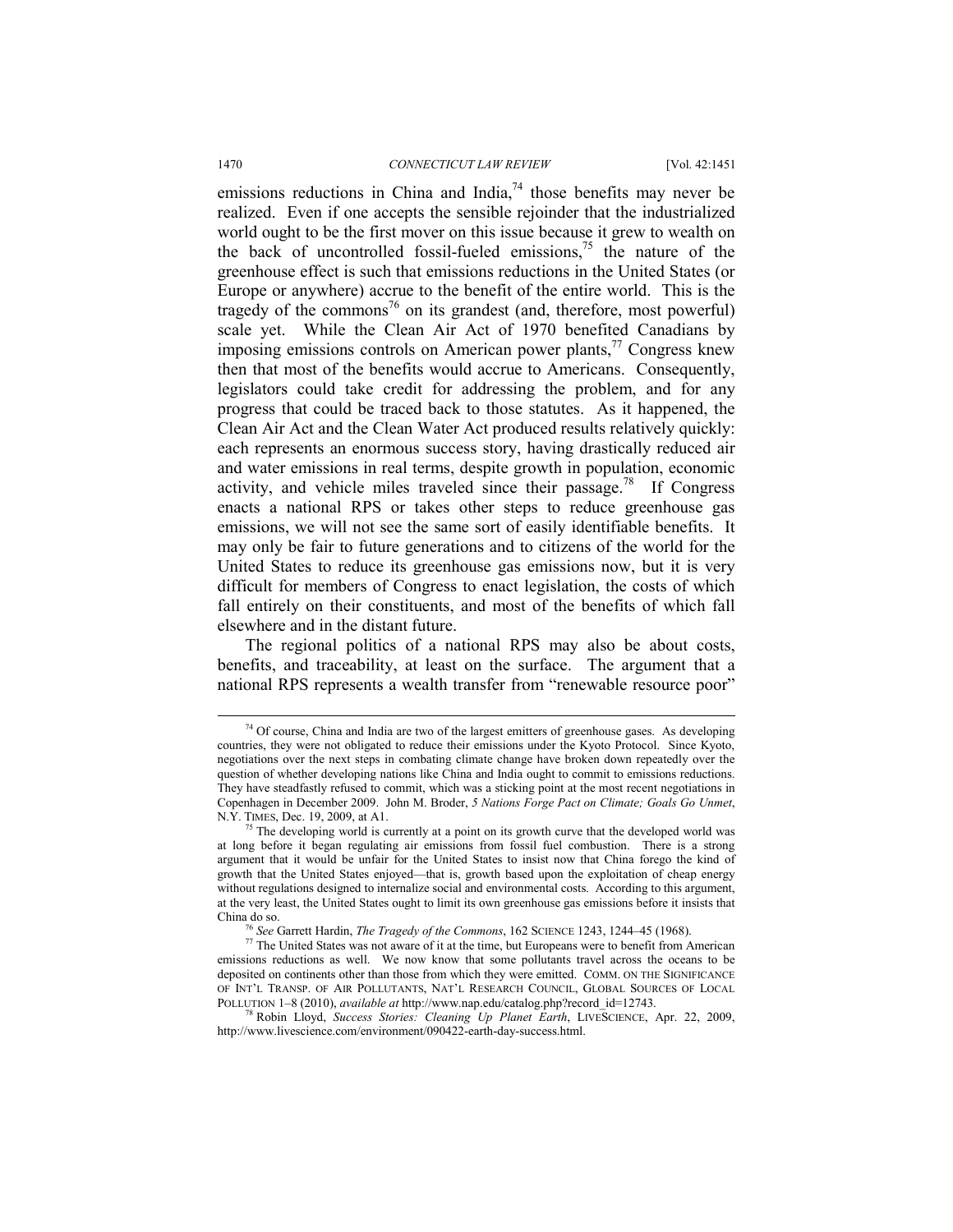parts of the country (largely in the East) to "renewable resource rich" parts of the country (the windy plains and coasts, and the sunny Southwest) may be logically weak, as Professor Davies suggests.<sup>79</sup> It is, however, politically powerful. Davies is quite right that the status quo benefits states that are blessed with natural deposits of fossil fuels or that chose to shift environmental costs to the rest of us by burning those fuels.<sup>80</sup> There is no inherent justice in the status quo, and no inherent injustice in a policy change that alters that status quo. Legislative politics, however, is not always about justice. The fact remains that legislators from the southeastern United States appear to see this policy change as a transfer of wealth from their constituents to other parts of the country, and they oppose it. As Professor Davies notes, their arguments ring a bit hollow for another reason: even if the southeastern states cannot exploit solar and wind resources, they have an ample supply of biomass, which qualifies as a renewable resource under the national RPS provisions contained in the Waxman-Markey bill. $81$  Thus, theirs may be a bargaining position that is designed to extract more benefits from the negotiation process; alternatively, the arguments may be disingenuous "makeweight" claims supporting a case against renewables that is philosophically driven. Unfortunately, merely pointing out their logical faults does not advance the goal of achieving a national RPS very far. Presumably, the better hope of securing the support of these senators and representatives lies in the provision of additional benefits designed to compensate or mitigate the costs of a national RPS to these regions.<sup>82</sup>

The prospects for a republican moment in support of a national RPS may also be reduced by confusion over regulatory instruments. If a national RPS is mainly about transitioning away from fossil fuels so as to mitigate climate change, one might reasonably ask if an RPS is the best way to achieve that objective. Professor Davies discusses the literature critiquing RPSs on this ground, but he does not address head-on the claims that we might better achieve that goal by promoting energy efficiency and directly regulating greenhouse gas emissions. He does say that an RPS "requires a more complete internalization of long-term externalities than health-based pollution regulation," because "politically-brokered emissions standards" never fully internalize social costs.<sup>83</sup> This answer seems

<sup>79</sup> *See supra* note 44 and accompanying text. 80 Davies, *supra* note 3, at 1367–68, 1390–91.

<sup>&</sup>lt;sup>81</sup> American Clean Energy and Security Act of 2009, H.R. 2454, 111th Cong. § 126 (2009) (as passed by House of Representatives, June 26, 2009).

<sup>&</sup>lt;sup>82</sup> This sort of bargaining seems to be behind the controversy over the Waxman-Markey bill's definition of "renewable biomass." For environmental reasons, section 126 of the bill excludes from the definition old growth trees and certain material taken from protected areas, such as wilderness areas. *Id.* To the extent that legislative bargaining were to expand this definition, it might lead to reductions in natural carbon sequestration by vegetation turned to biomass feedstock. 83 Davies, *supra* note 3, at 1394–95.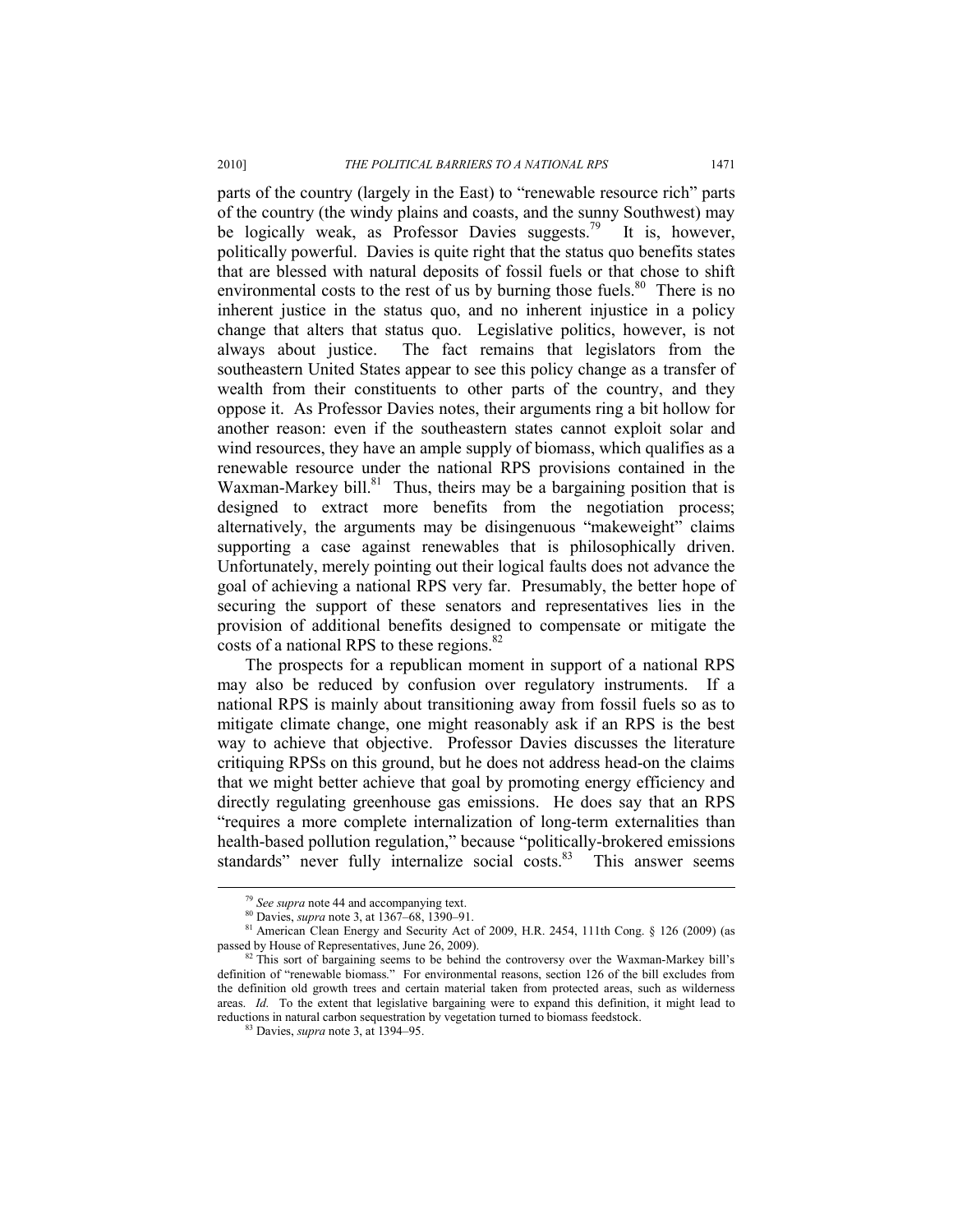insufficient because it seems to presume that politics waters down air emissions regulation more than it does renewables policy. Professor Davies' vision of a national RPS, one that acts "like an off-ramp on a highway" toward a clean energy future, $84$  will only become a reality through the political process. That process may yield a national RPS that is aspirational, with low salience distortion, and plenty of enforcement rigor—or it may not. Indeed, we might speculate that the chances of passage for a national RPS are directly proportional to its weaknesses, for reasons outlined above. The Energy Information Administration predicts fairly dire consequences for coal-fired power plants in the event of regulation of carbon dioxide emissions. This is understandable, and to be expected, whether we achieve that goal using a national RPS or greenhouse gas emissions regulations. Moving away from a carbon-based energy system means shedding our cheapest sources of energy. That, in turn, means an increase in electric rates.

# 3. *Party and Ideology*

Finally, there are two additional, and interrelated, differences between the politics of energy reform in 2010 and the environmental politics of the early 1970s. They have to do with party and ideology. At the time the Clean Air Act and Clean Water Act were passed, both major political parties claimed the mantle of environmental leadership. A Republican president, Richard Nixon, signed into law both of these landmark environmental statutes, having previously created the Environmental Protection Agency through an executive reorganization plan.<sup>85</sup> Indeed, President George H.W. Bush, who signed the 1990 Clean Air Act amendments creating the acid rain program, ran for office claiming to be "the environmental president."<sup>86</sup> We do not see that sort of bipartisanship on environmental policy anymore. In addition, the environmental legislation of the 1970s was part of a family of left-leaning social movements, which included the civil rights movement, the consumer movement, and the anti-war movement. The environmental movement produced "republican moments" in Congress because the fervor and energy of the general public was behind it. To members of Congress, the issues seemed far more salient to those favoring regulation than to those opposing it. That is not the case today. To the contrary, right-wing populists who oppose federal regulation of the private sector seem to be the modern analogues of the left-wing protesters of the 1960s and 1970s. To

 <sup>84</sup> *Id.* at 1396.

<sup>&</sup>lt;sup>85</sup> Reorganization Plan No. 3 of 1970, 3 C.F.R. 199 (1970), *reprinted in* 5 U.S.C. app. at 643 (2006), *and in* 84 Stat. 2086 (1970).

<sup>&</sup>lt;sup>5</sup> LESLIE D. FELDMAN & ROSANNA PEROTTI, HONOR AND LOYALTY: INSIDE THE POLITICS OF THE GEORGE H.W. BUSH WHITE HOUSE 83, 254 (2002).